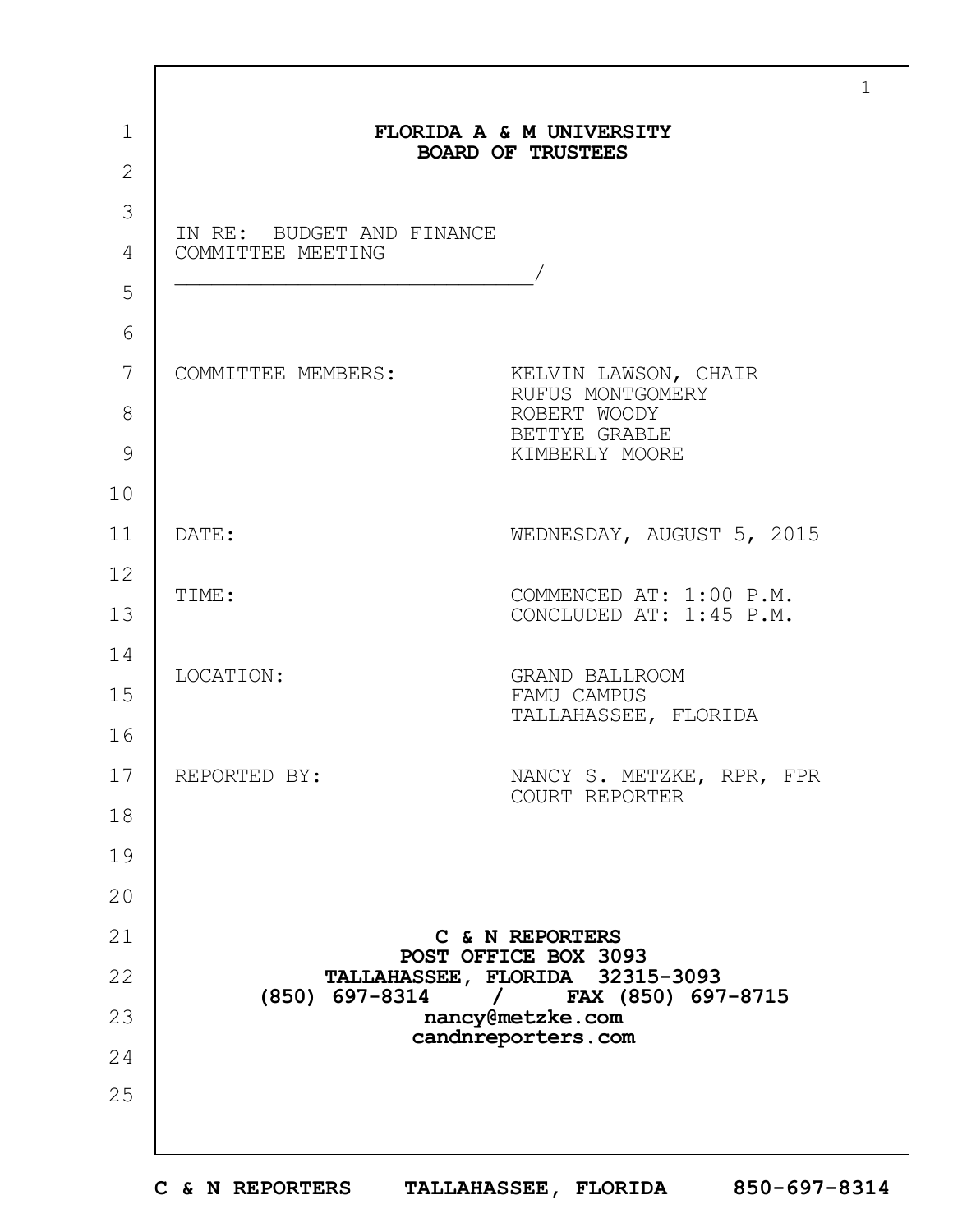|              | 2                                                   |
|--------------|-----------------------------------------------------|
| $\mathbf 1$  | BUDGET AND FINANCE COMMITTEE                        |
| $\mathbf{2}$ |                                                     |
| 3            | TRUSTEE LAWSON: Good afternoon. I'd like to         |
| 4            | call the Budget and Finance Committee to order.     |
| 5            | Darlene, will you please call the roll?             |
| 6            | MS. GARCIA: Chairman Lawson.                        |
| 7            | TRUSTEE LAWSON: Present.                            |
| 8            | MS. GARCIA: Trustee Montgomery.                     |
| 9            | CHAIRMAN MONTGOMERY: Here.                          |
| 10           | MS. GARCIA: Trustee Grable.                         |
| 11           | TRUSTEE GRABLE: Here.                               |
| 12           | MS. GARCIA: Trustee Moore.                          |
| 13           | TRUSTEE MOORE: Here.                                |
| 14           | MS. GARCIA: Trustee Warren.                         |
| 15           | (NO RESPONSE).                                      |
| 16           | MS. GARCIA: Trustee White.                          |
| 17           | (NO RESPONSE).                                      |
| 18           | MS. GARCIA: Trustee Woody.                          |
| 19           | TRUSTEE WOODY: Here.                                |
| 20           | MS. GARCIA: A quorum is present, Mr. Chair.         |
| 21           | TRUSTEE LAWSON: Thank you.                          |
| 22           | Good afternoon, again, Trustees. We have two        |
| 23           | action items on the agenda today. The first action  |
| 24           | item is approval of the full year 2016/17 operating |
| 25           | legislative budget request. In addition to the      |
|              |                                                     |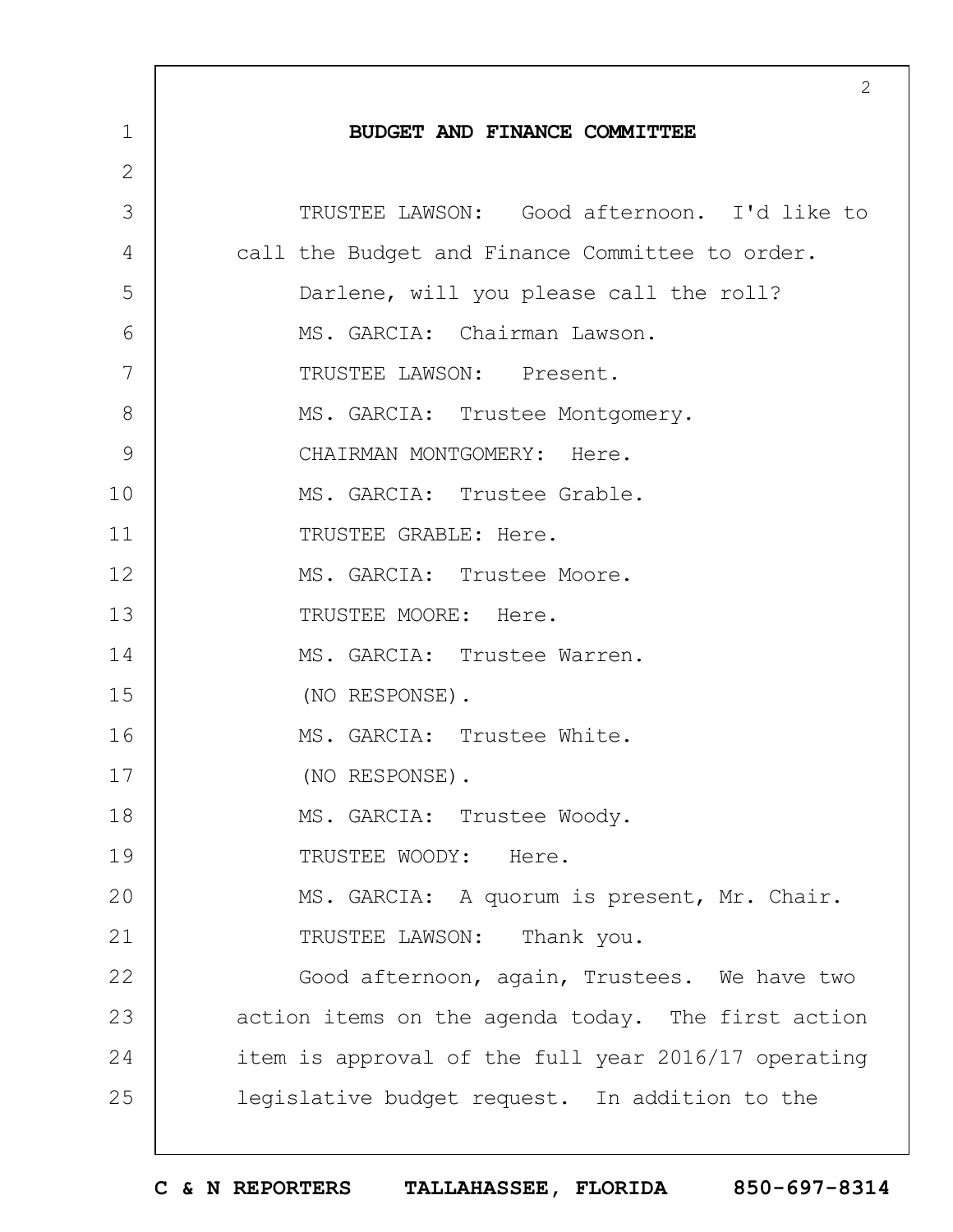action item summary, numerous attachments have been summarized into one document that is backup which has been provided for you.

Mr. Cassidy, you're recognized to present these items.

1

2

3

4

5

6

7

8

9

10

11

12

25

VICE PRESIDENT CASSIDY: Okay. My goal today is to present to you what's in this document; and as I understand, the Board may or may not choose to approve it at this time. But since we're together, I thought it would make some sense to approve that. And I do apologize for the lateness of presenting it or posting it to the Board agenda.

13 14 15 16 17 18 19  $20$ 21 22 23 24 The legislative budget request is a multi-phased process. The first phase is to present a document such as you'll see and then there's a later opportunity for revisions to that document. We're struggling a little bit with the timeline because of the fact that the legislative session is moved up this year, but it's our understanding that the final deadline may be as far along as in October or November. But at this point the goal is to have the Board's approval or comments on what has been submitted to the Board of Governors at this stage.

The categories in which you can apply for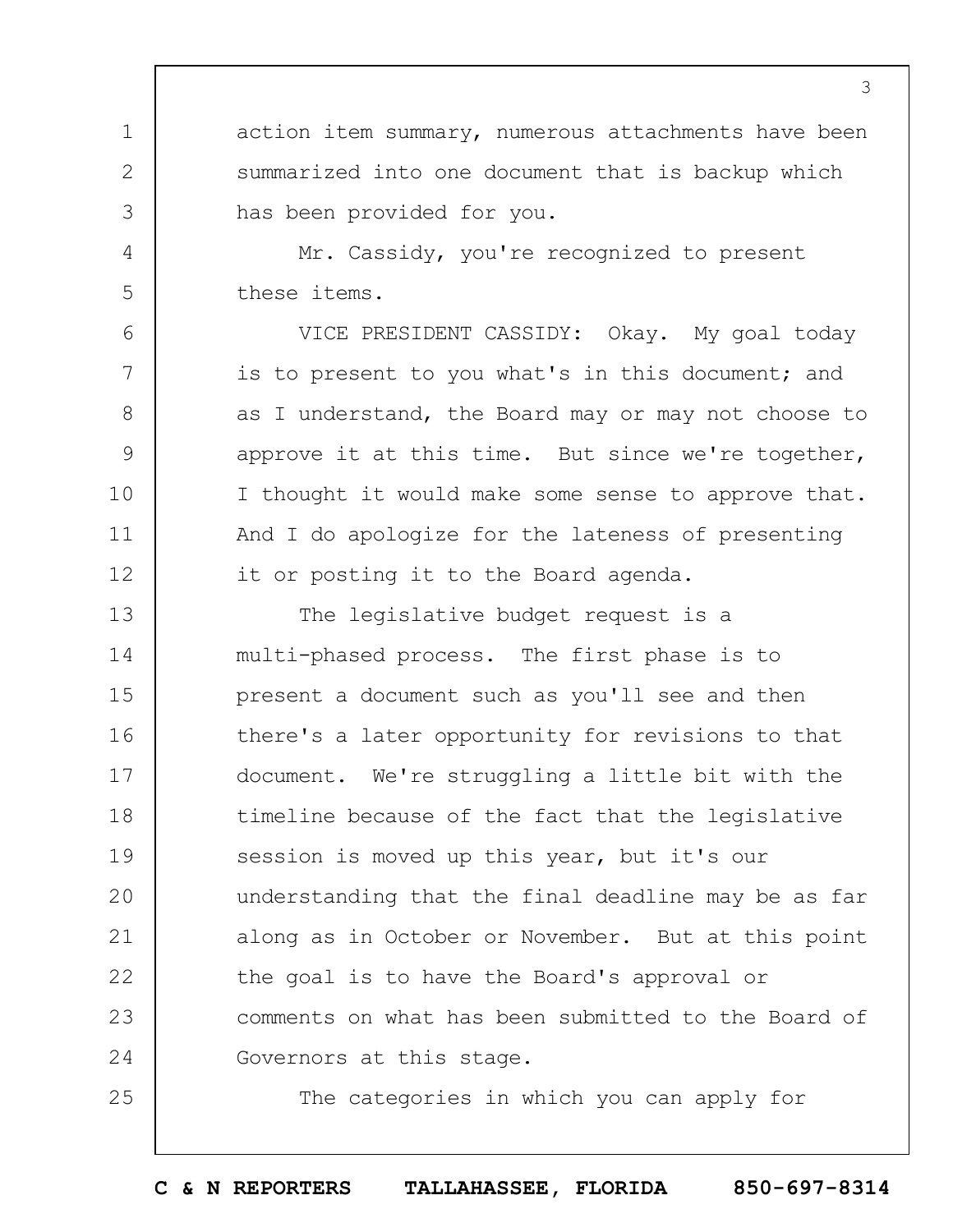money are listed under nonre -- the ones that are relevant to us are nonrecurring issues and new issues. We did not receive any performance funding from last year; and therefore, we don't have to report on how we use that. And there is a report on University efficiencies, which is also attached at the end of the document.

1

2

3

4

5

6

7

8 9 10 11 12 13 14 15 16 As it relates to nonrecurring issues, as a category, that's an opportunity to apply for something that was received last year on a nonrecurring basis; and you can apply for it again -- either again as nonrecurring or try to convert it to recurring. We did not have any items last year that were nonrecurring that we would apply for so that's not a relevant category. So the rest of what we have is new issues.

17 18 19  $20$ 21 22 23 24 25 And what we have are five broad issues which we believe are all well tied to the primary focus of the University and improving student success. And in a summary form, the first of those requests is for \$15,001,513 for student success; and there's a \$5 million request for on-line education; and there's a \$3.2836 million request to begin the operations at the Brooksville site; and then there's a 4.3 some odd million request for campus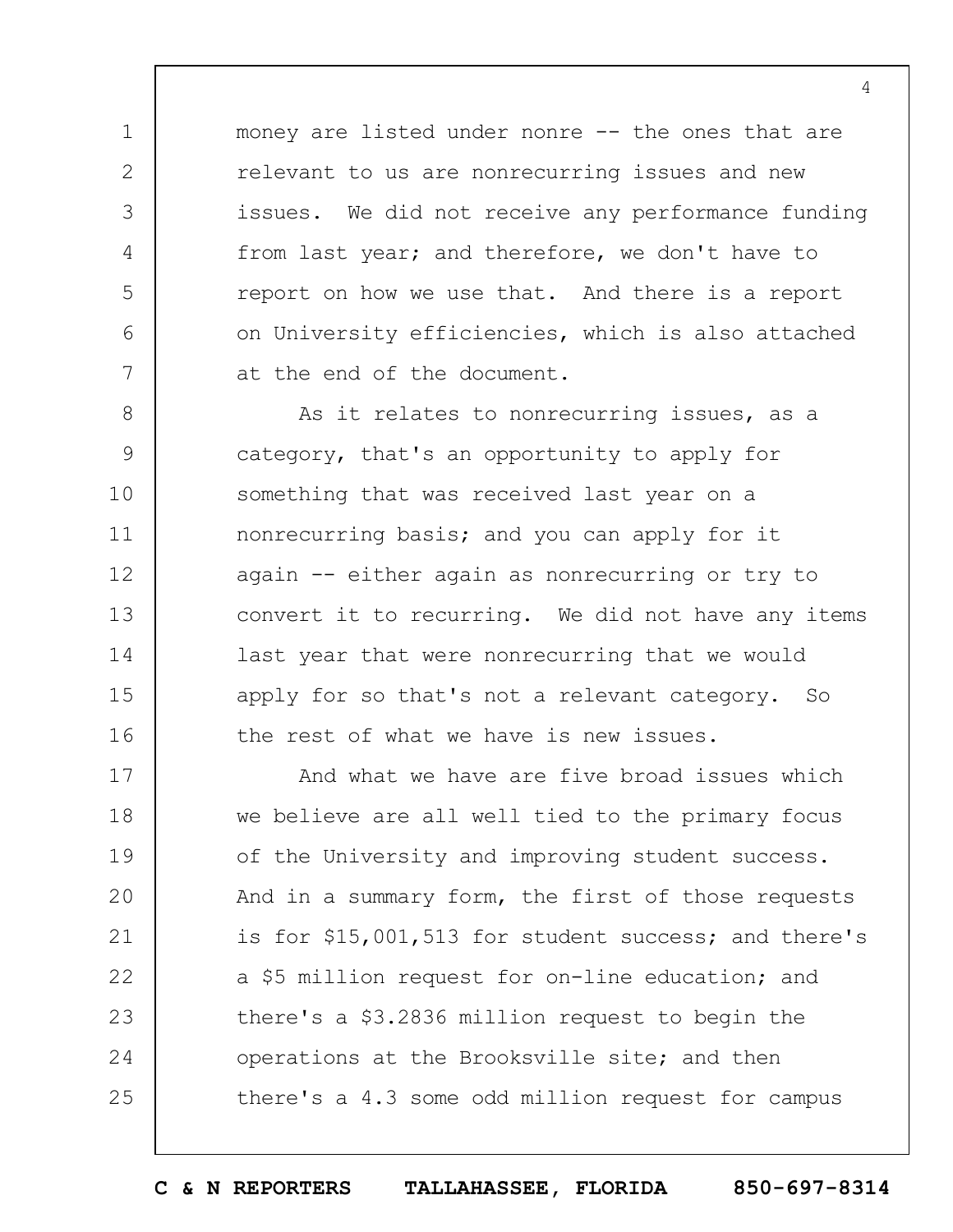security and a \$2.75 million request related to continuing operations of the Sustainability Institute, which is cross functional from an academic perspective in benefiting students. And as I mentioned earlier we didn't receive any performance funds last year so we don't have to reporting on that.

1

2

3

4

5

6

7

8 9 10 11 12 13 14 15 I'd be happy to entertain questions. We can go through the detail. Each one of those requests -- you know, my personal opinion is the way that we're required to report this makes it look like a really big package, you end up with 21 pages, but there's a lot of repetitiveness; and you lay out numbers with narrative and then you lay out numbers again.

16 17 18 19  $20$ 21 22 23 24 25 But at any rate, each one of those  $-$ - if you go through the budget issues as they're listed, each one of those amounts that I read to you has a recurring and a nonrecurring funds component to it. And then if you turn near the end where you have pages where there's nothing essentially but numbers, you have recurring and nonrecurring number totals that reach the total. And in some cases, if there's positions that are being requested to hire, there's information on the rate at which those

**C & N REPORTERS TALLAHASSEE, FLORIDA 850-697-8314**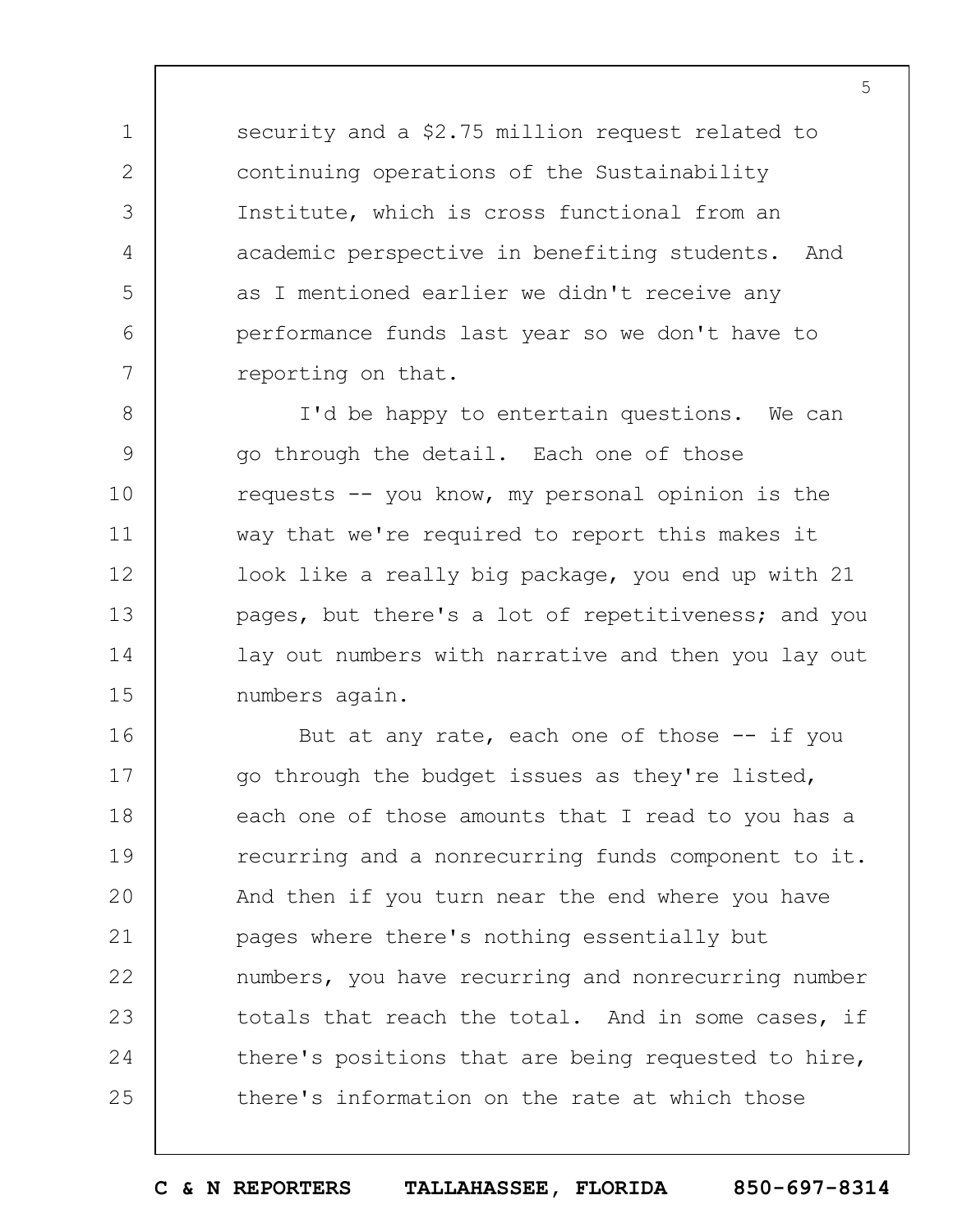1 2 3 4 5 6 7 8 9 10 11 12 13 14 15 16 17 18 19  $20$ 21 22 23 24 25 6 people would be hired to support the salary and benefits portion of a request. But I'd entertain any questions you may have about what's in the document. TRUSTEE LAWSON: Thank you, Mr. Cassidy. Trustees, are there any comments or questions on the approval of the 2016/2017 operating legislative budget request? I do have a couple of comments and a recommendation, but I will hold them to see if there are any questions or comments from the committee. Yes, Trustee Grable. TRUSTEE GRABLE: Thank you, Vice Chairman Lawson. On the 2016/2017 new issues legislative budget request, we talk about other unique University initiatives that will be a priority for the legislative budget request year and are tied to the University's strategic plan and work plan. My question goes to the -- of course the work plan. And within the work plan, we have a statement of strategy, how we will get there. And one of the issues that we talked about earlier with the Academic Affairs Committee, and the Provost did follow through on this, was related to adding a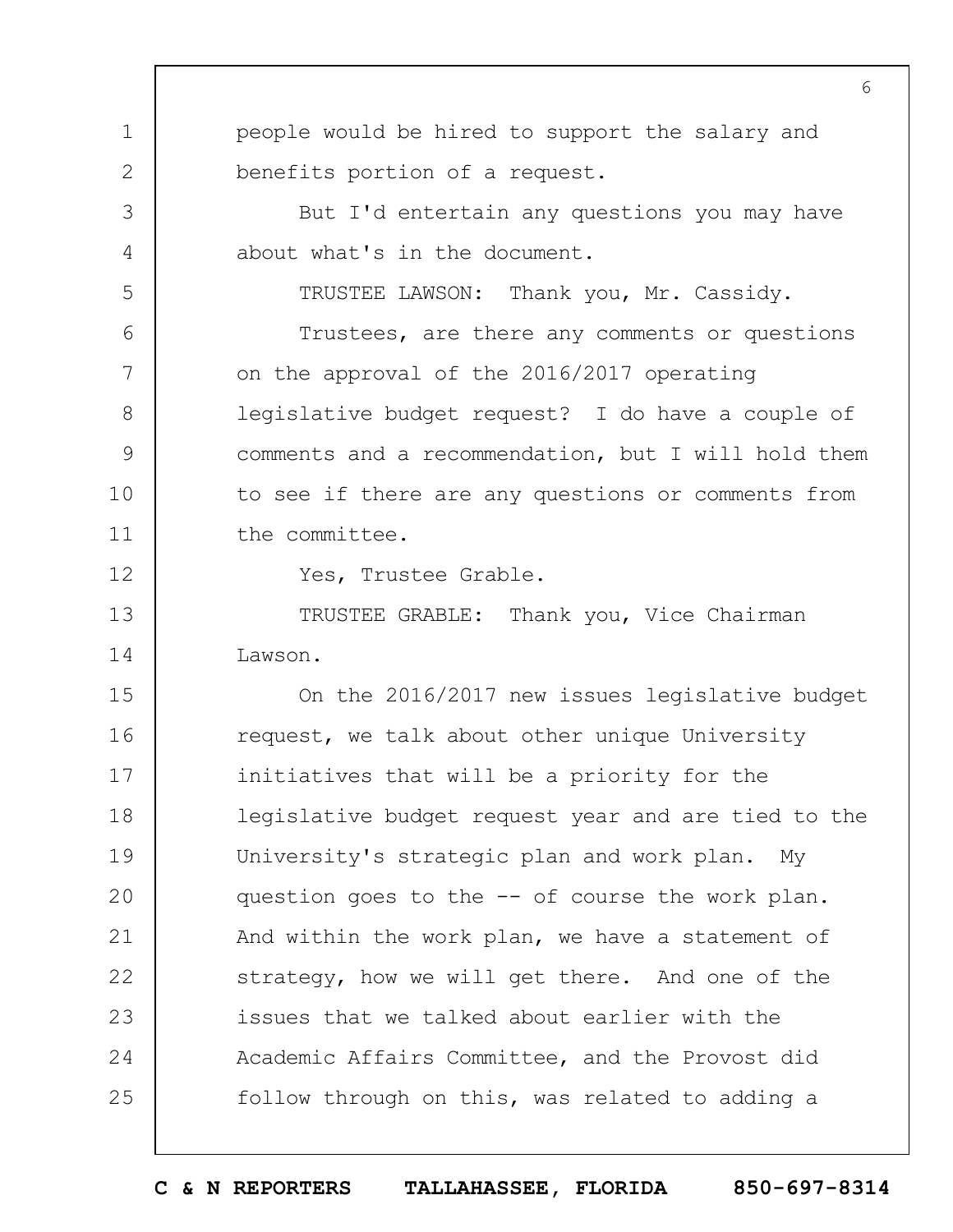statement regarding faculty workload, including course load.

1

2

3

4

5

6

7

8

9

And I wasn't sure if we had anything, Mr. Cassidy, in there that would help the University address faculty workloads and course loads at all, and I thought I'd just ask a question about that; because when I looked through that, I didn't see anything related to that, since we are looking at the strategic plan and the work plan.

10 11 12 13 14 15 16 17 18 19  $20$ 21 22 VICE PRESIDENT CASSIDY: Well, I think it's - that's a good question, but I think there are two elements to this: The one that -- the one of these issues that specifically ties to specific metrics within the performance plan is the first one around improving retention. And you'll notice on the first page of that document, which is the first of the issues, and it adds \$15,001,513. In the overview paragraph, it talks about addressing improvement in three key metrics: Metric 4, six-year graduation rate; metric 5, academic progress rate; and metric 9, baccalaureate degrees awarded without excess hours.

23 24 25 What we've got here is sort of a crossover between this request for future funding versus a work plan that's based on the current funding and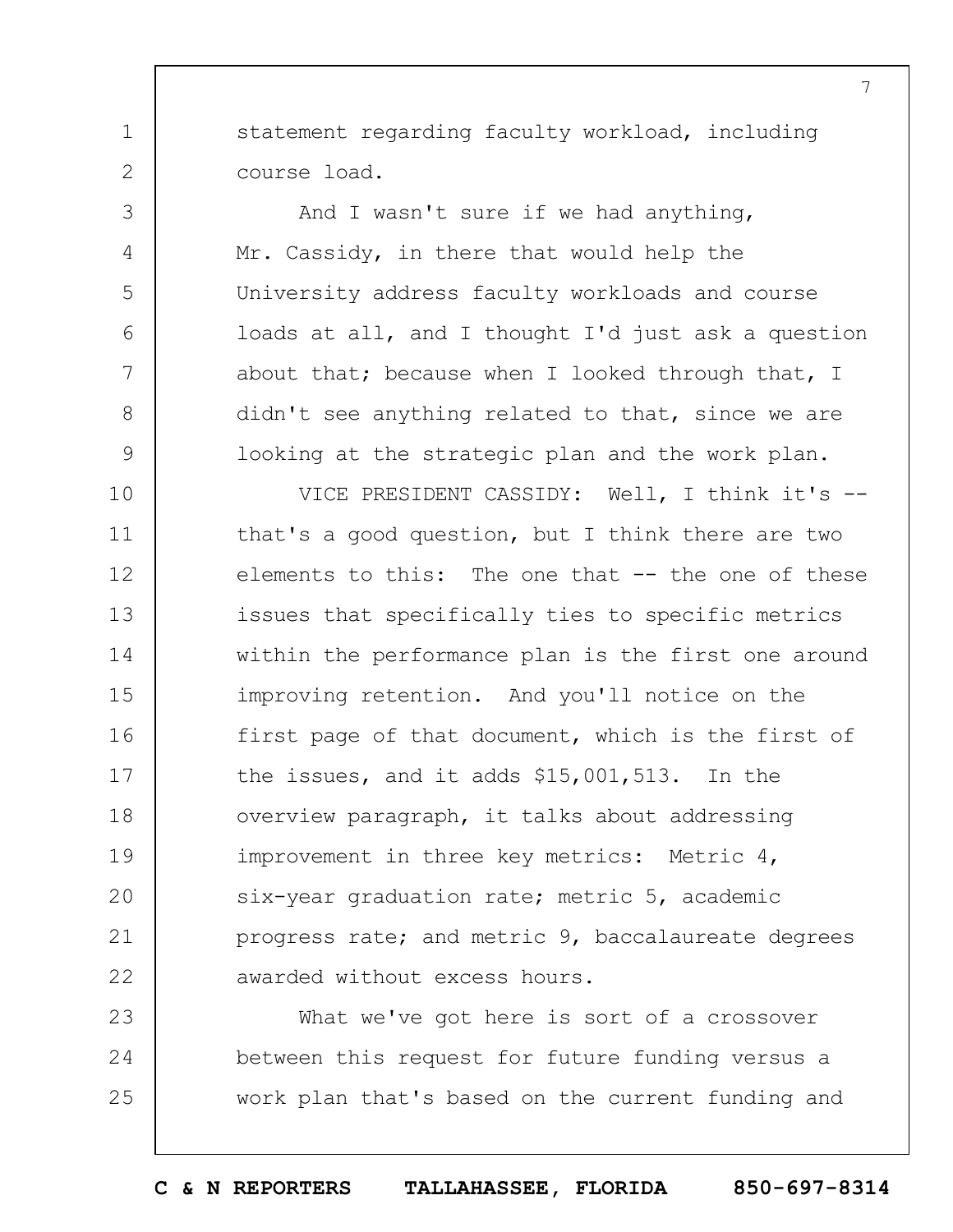current initiatives but seeking improvement or seeking the -- predicting what we can do going forward. But all of those kinds of abilities to change metrics may depend on the ability to obtain additional funding. So I don't believe there's a specific mention in this document in requesting funds about faculty work plan or for faculty workload. It could be considered -- and it sounds like, Trustee Grable, that you've gotten some comfort that the work plan documentation, which you've seen --

1

2

3

4

5

6

7

8

9

10

11

12

13

TRUSTEE GRABLE: Right, it actually included -- yes, it included that in there.

14 15 16 17 18 19  $20$ 21 22 23 VICE PRESIDENT CASSIDY: Well, I would think if it's ultimately determined -- and, again, we have an opportunity to amend this document between now and whether it's October or November. If it's determined that it makes sense to put that kind of a specific objective or support for some of the hiring that may be in this document, I don't see any reason why that couldn't take place if that -if it makes some sense as another way to tie together this document with the work plan.

24 25 TRUSTEE GRABLE: Okay. Since we do state that and we had already agreed upon that earlier in the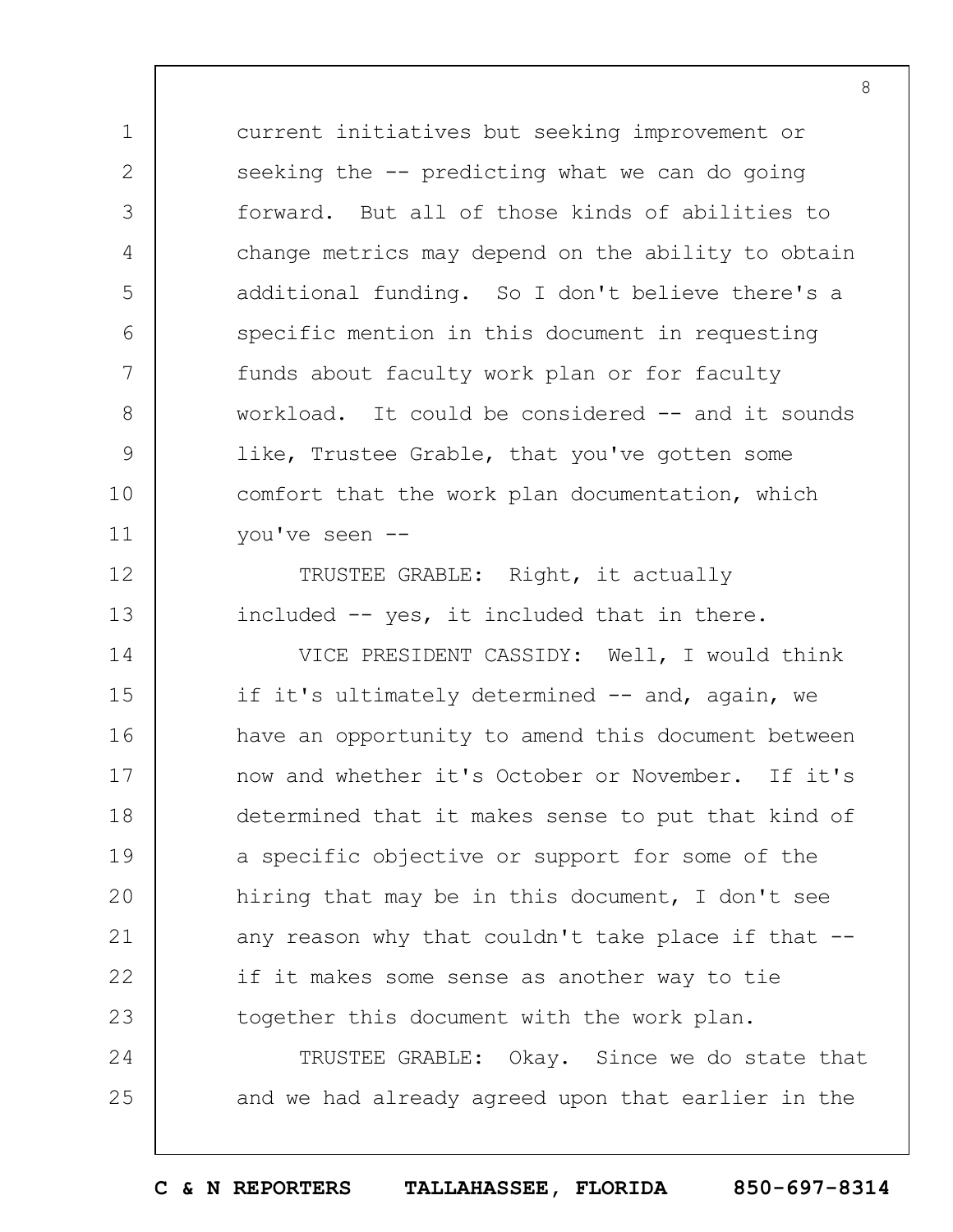1 2 3 4 5 6 7 8 9 10 11 12 13 14 15 16 17 18 19  $20$ 21 22 23 24 25 9 year. And this will give us a chance, and I know I've talked to the Provost about this and she did agree to put this in the strategic  $-$ - statement strategy within the work plan --VICE PRESIDENT CASSIDY: Right. TRUSTEE GRABLE: -- this would be a good time for us to try to possibly, Doctor Mangum, think about this because that can make a difference in some of our other performance metrics. So I would like for us to see if we can move forward with some kind of thoughts on where we can begin to even have that discussion. And that's the only question I have, Mr. Chairman. TRUSTEE LAWSON: Okay. Thank you. Thank you, Trustee Grable. Are there other questions or comments on the proposal? If not, I have a -- TRUSTEE MOORE: Trustee Lawson. TRUSTEE LAWSON: Trustee Moore. TRUSTEE MOORE: Okay. Thank you, Chair Lawson. I have a question related to process, I just want to make sure. So what's happened thus far is that we've submitted it to the Board of Governors,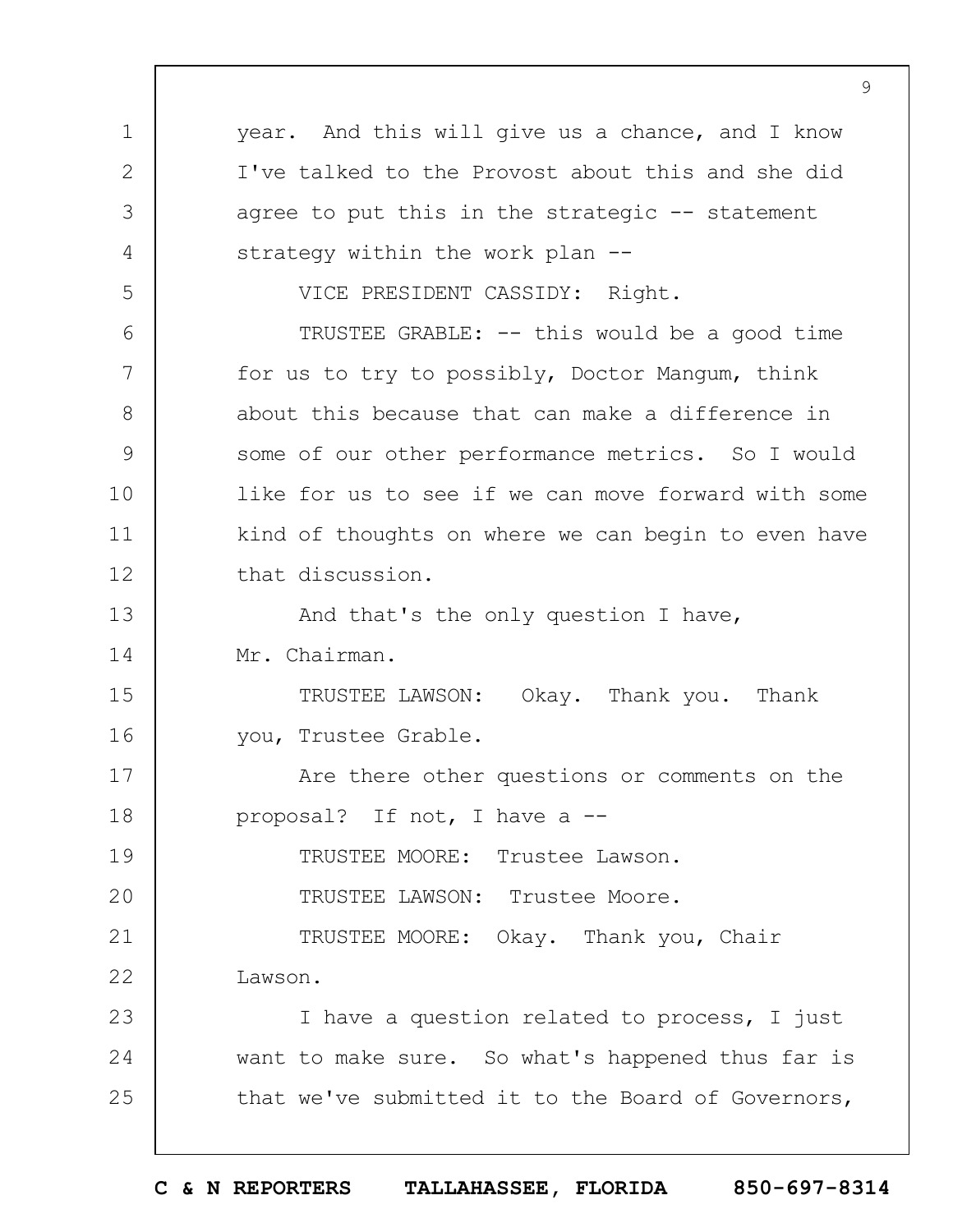and then where we are now is at approval with the Board of Trustees? Kind of what's the process in terms of sequence?

1

2

3

4 5 6 7 8 9 10 11 12 13 14 15 16 17 18 19 VICE PRESIDENT CASSIDY: Right. We've submitted to them pending approval of the Board, and it's also been the practice -- I don't know that it's codified anywhere  $-$ - that staff at the Board of Governors asks for an early draft of the document to make sure  $--$  if the process is that we would bring them an approved document, a document that the Board has already approved, they ask us to send them a draft of the document to make sure that we wouldn't be asking you to approve something that they'd have difficulty supporting, because let's not forget, what happens with these things is that the Board of Governors then becomes an advocate for us  $--$  we have other advocates, true  $--$  but they become an advocate for us with the Legislature to try to obtain this kind of funding.

 $20$ 21 22 So the way the process has been working is that we send a draft, they give us comments, and then we bring it to you for approval.

23 24 25 At this stage, they've seen this draft, and we got done with dealing with their comments within the last few days; but what we've given them now is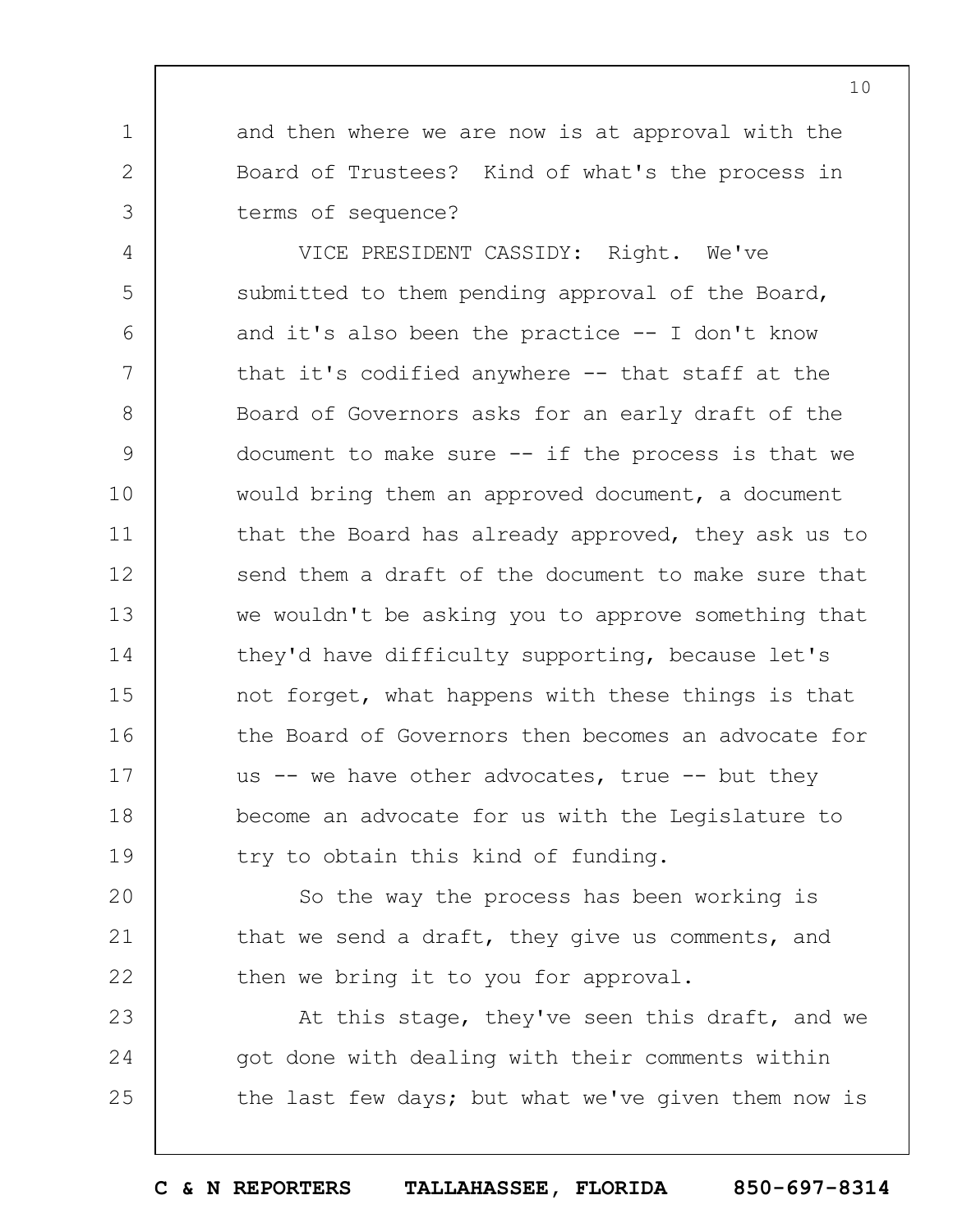what we've termed to be a draft subject to Board approval. And they're comfortable that this is a draft that they would not have an issue with if it were approved. But they are fully aware that there has been no approval, so that's where it stands.

1

2

3

4

5

6

7

8

9

10

11

12

TRUSTEE MOORE: And just a follow-up question tied to it moving through the process and contingent upon the Board's approval: Will talking points in terms of coordination throughout then be provided to this body so that we could also serve as part of the messaging and as an ambassador of it as well?

13 14 15 16 17 18 VICE PRESIDENT CASSIDY: Right, yeah. TRUSTEE LAWSON: Okay. Mr. Chair. CHAIRMAN MONTGOMERY: Thank you, sir. VP Cassidy, thank you for your work on this. How much notice did you have before you had to provide the document to the Board of Governors?

19  $20$ 21 22 23 24 25 VICE PRESIDENT CASSIDY: I think the earliest notice that I've seen actually goes all the way back to April in terms of a template that's available. We're still -- in response to your request earlier today, we're still, to my knowledge, digging through to find out when we actually saw a deadline. We did see there was a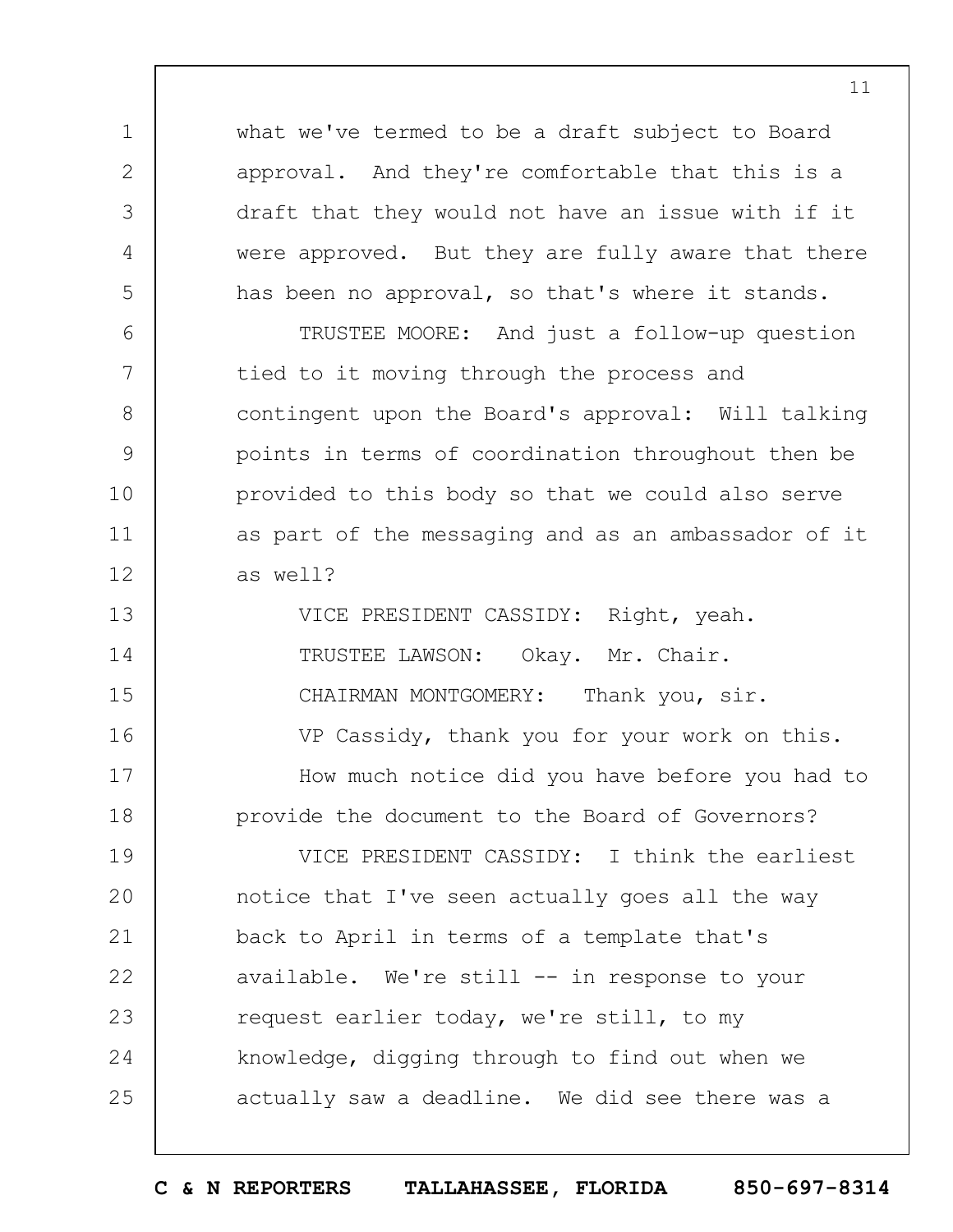1 2 3 4 5 6 7 8 9 10 11 12 13 14 15 16 17 18 19  $20$ 21 22 23 24 25 12 document sent in April that sent a template for filling out the request was available. We're still trying to follow-up to see the rest of the timeline. CHAIRMAN MONTGOMERY: Mr. Chairman, followup. TRUSTEE LAWSON: Yes. CHAIRMAN MONTGOMERY: I have two followup questions. And so the document that you submitted to the Board of Governors was not -- I mean was it a draft, or was it an actual document? VICE PRESIDENT CASSIDY: Yeah, it's a draft for their review. CHAIRMAN MONTGOMERY: It's a draft for their review, and we're seeking feedback from them? VICE PRESIDENT CASSIDY: Right, at this point that feedback has stopped, and they've given us the indication that if the Board were to approve this, that would be fine. CHAIRMAN MONTGOMERY: Okay. The thing I'd ask and I'd propose to the Chairman and the committee members is that when documents are being sent to the Board of Governors that require at some point approval of this body, that at a minimum that the information be shared with the body prior to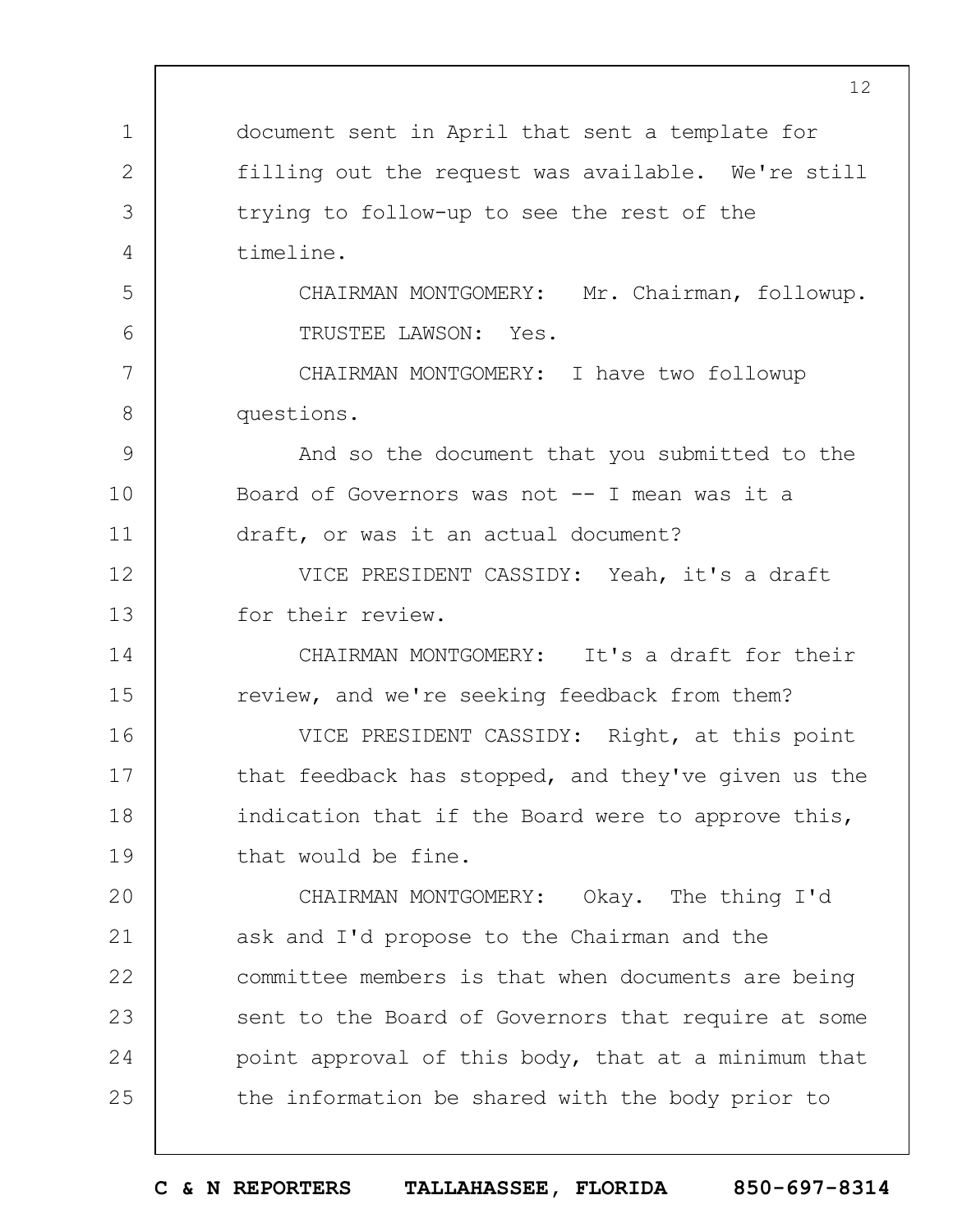1 2

3

4

5

6

7

8

9

10

11

12

13

14

that information being submitted.

I've spoken with Doctor Mangum about this, and my understanding of her position is she would do that if we required her to do that. My preference is simply to ask y'all to do it, but her response to me was that if we required her to do it she would do it.

So I don't think that a motion to require --Board approval of documents that are going to require our approval before they move forward would be out of order, but I just wanted to put that out there for the committee so that in the future we're not in the position where we're being asked to approve something that's already been submitted.

15 16 17 VICE PRESIDENT CASSIDY: Yeah, and I think that's  $a$  -- if I may respond, I think that's a relevant point and makes some sense.

18 19  $20$ 21 22 23 24 25 Two points I would make: Number one, to sort of explain but not excuse how we got where we got, is, Number 1, this is my first time through this process, okay? Secondly, this is a compressed process because of the moving forward of the legislative session to begin in January versus - when does it usually begin, April? And so this is a new time frame and a new compression of events.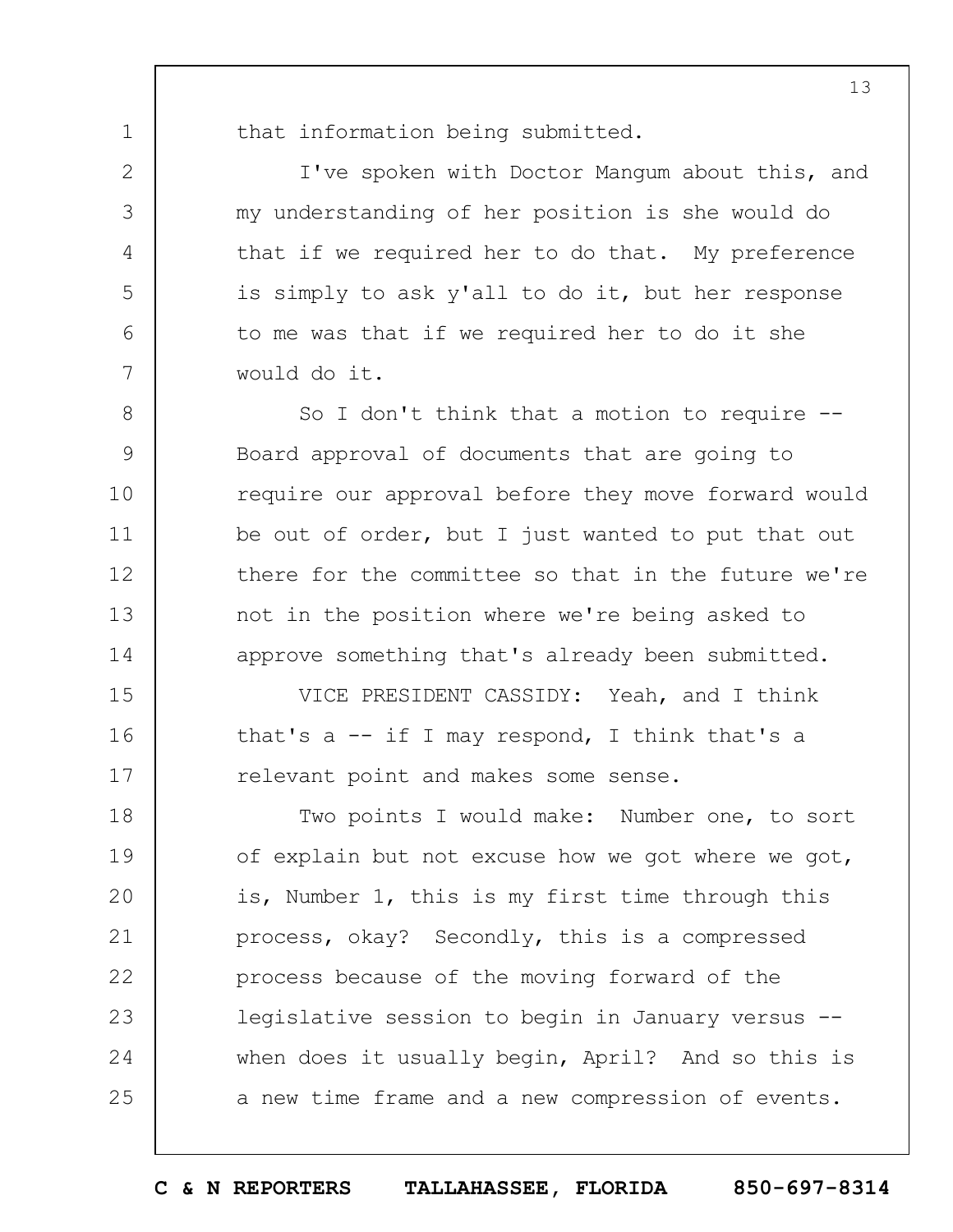14

And as you well know, it comes on the very heals of approving the budget for the current year.

1

2

3

4

5

6

7

25

So those are factors that have influenced where we are and how we got here. But if I had to do it over again, it would have gotten finished earlier, let's put it that way.

TRUSTEE LAWSON: Thank you, Mr. Cassidy.

8 9 10 11 12 13 14 15 16 17 18 19  $20$ 21 22 23 24 You know, committee, here's a perspective and then I'll turn this into a motion. We talked about a year ago, specifically about not getting information day of or day before and being asked to approve. So staying with that agreement that we made as a board, my recommendation is that we defer approval on this item and tie it to the approval of the upcoming DSO budget, which we don't have as of yet, that we will have in a few weeks, and we will do the -- and we will have the approval of this item via a separate called meeting; and that will allow each Board member -- each committee member first and each Board member to review each of these line items, ask questions, get comfortable with them. And, in turn, I think we will all be more educated and more prepared to move to a vote to these items.

On the surface, they look to be the right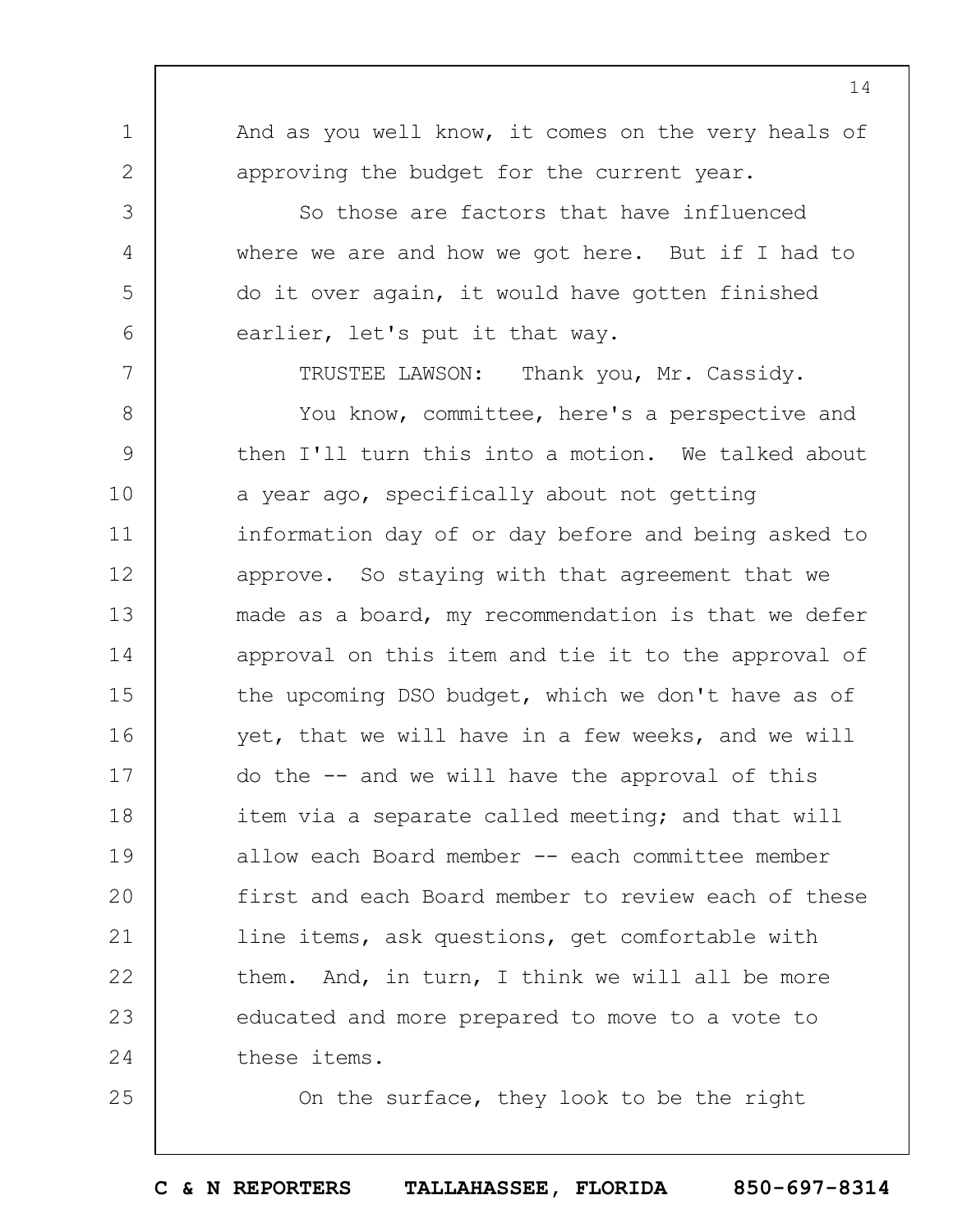items directionally, but I think sticking with the agreement that we made a year ago, we would not, from a financial standpoint, approve any document or proposal that we didn't have ample lead time to review.

1

2

3

4

5

6

7

8

9

10

11

12

18

25

Mr. Cassidy and I discussed this earlier this morning. We agreed that that would be our posture. We also agreed that we have enough time between now and when this is actually due back to the Board of Governors such that we would not constrain ourselves. I see a head shake the other way now.

Okay. Can you clarify, Mr. Cassidy?

13 14 15 16 17 VICE PRESIDENT CASSIDY: Yeah, what I've become aware of since we talked this morning is that while final approval of this is October/November, I don't know that we've actually seen that timeline yet --

TRUSTEE LAWSON: Right.

19  $20$ 21 22 23 24 VICE PRESIDENT CASSIDY: -- information on what's been presented on a campus-by-campus basis is scheduled to be presented to the Board of Governors at their September, is it 3rd or 4th meeting?

TRUSTEE LAWSON: Okay.

VICE PRESIDENT CASSIDY: And so what we'll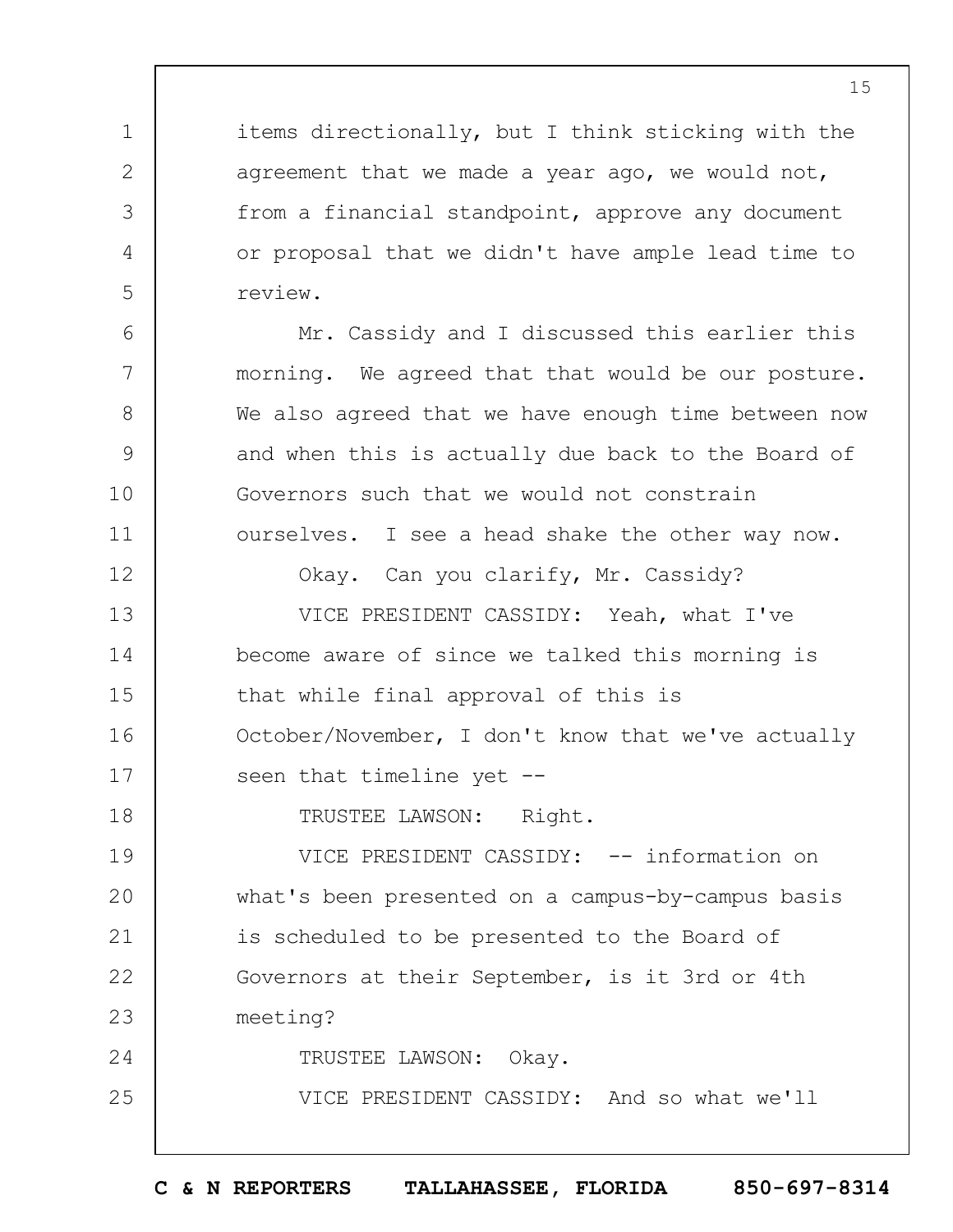1 2 3 4 5 6 7 8 9 10 11 12 13 14 15 16 17 18 19  $20$ 21 22 23 24 25 16 have to do is check with, I think it's General Counsel over there, to see what would be the status. MS. MATHIS: The budget office. VICE PRESIDENT CASSIDY: Okay. The budget office. So we'll try to follow through and see. What we don't want to do is penalize us  $-$ -TRUSTEE LAWSON: Sure. VICE PRESIDENT CASSIDY: -- and appear before the BOG on September 4 with nothing. TRUSTEE LAWSON: As long as we have our followup meeting -- VICE PRESIDENT CASSIDY: Right. TRUSTEE LAWSON: -- to vote prior to that session --VICE PRESIDENT CASSIDY: Right. TRUSTEE LAWSON: -- we should still be okay. VICE PRESIDENT CASSIDY: Well, that's what we'll need to double check. TRUSTEE LAWSON: So my motion is that we abstain from voting on this issue today, tying it to the DSO budget discussion, having that discussion as soon as we can with the appropriate notice, giving the Board members an ample time to review what's in the proposal that's going back to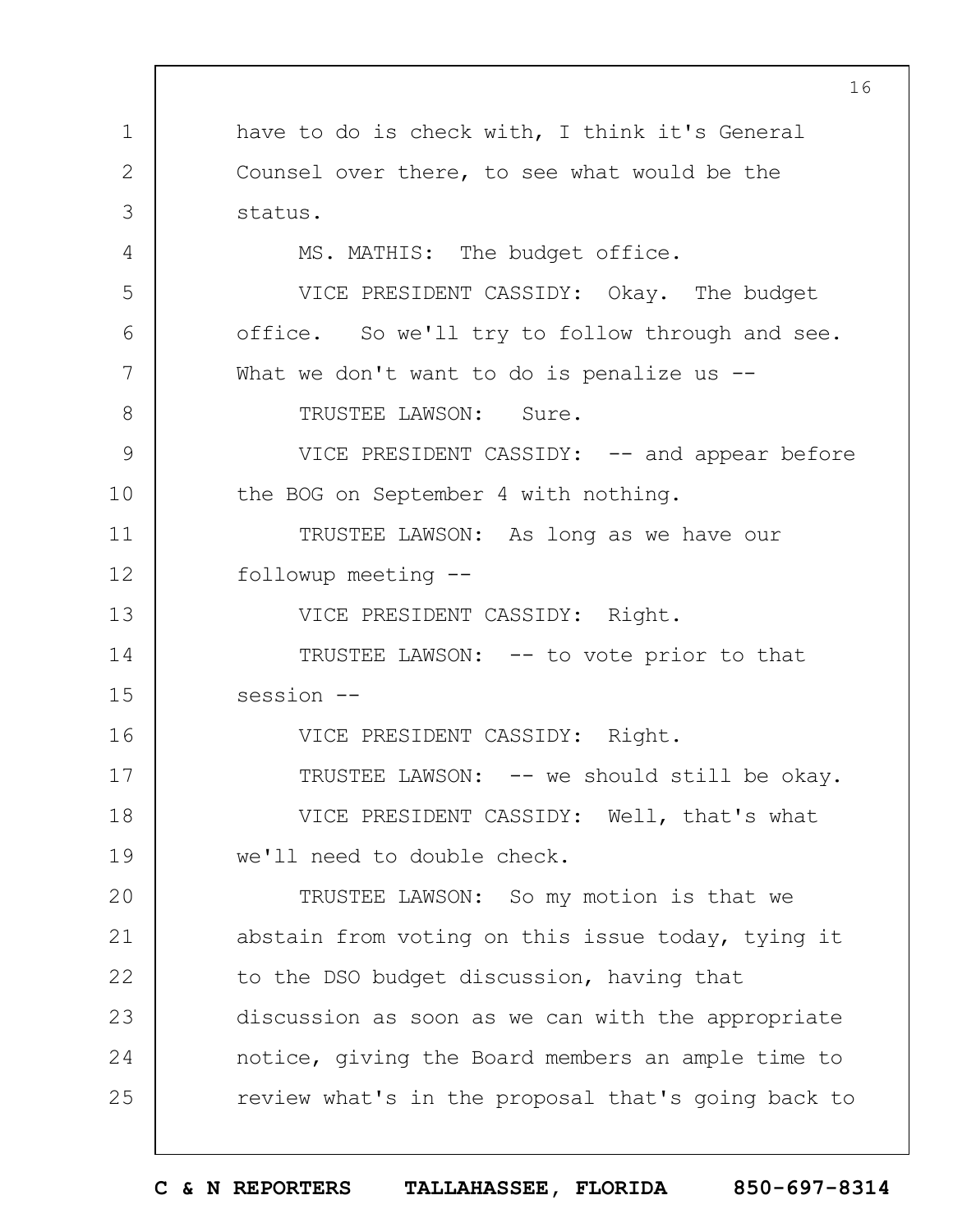1 2 3 4 5 6 7 8 9 10 11 12 13 14 15 16 17 18 19  $20$ 21 22 23 24 25 17 the Board of Governors. VICE PRESIDENT CASSIDY: Okay. We'll work that through. That's fine. TRUSTEE LAWSON: That is my motion. CHAIRMAN MONTGOMERY: So move. TRUSTEE MOORE: Second. TRUSTEE LAWSON: The motion has been moved and properly seconded. Are there any additional questions? (NO RESPONSE). TRUSTEE LAWSON: Seeing as there are none, all in favor. (AFFIRMATIVE INDICATIONS). TRUSTEE LAWSON: Motion carries. Next item. CHAIRMAN MONTGOMERY: Mr. Chairman. TRUSTEE LAWSON: Yes, sir. CHAIRMAN MONTGOMERY: Briefly, if I may, as a suggestion but not that we would bind it over, I'd ask that there be a brief discussion of the Sustainability Institute in the Academic Affairs Committee later today, if the Chairman would be agreeable just to allow that for a discussion. I'd like to hear a little bit more about why we're requesting close to \$3 million for this institute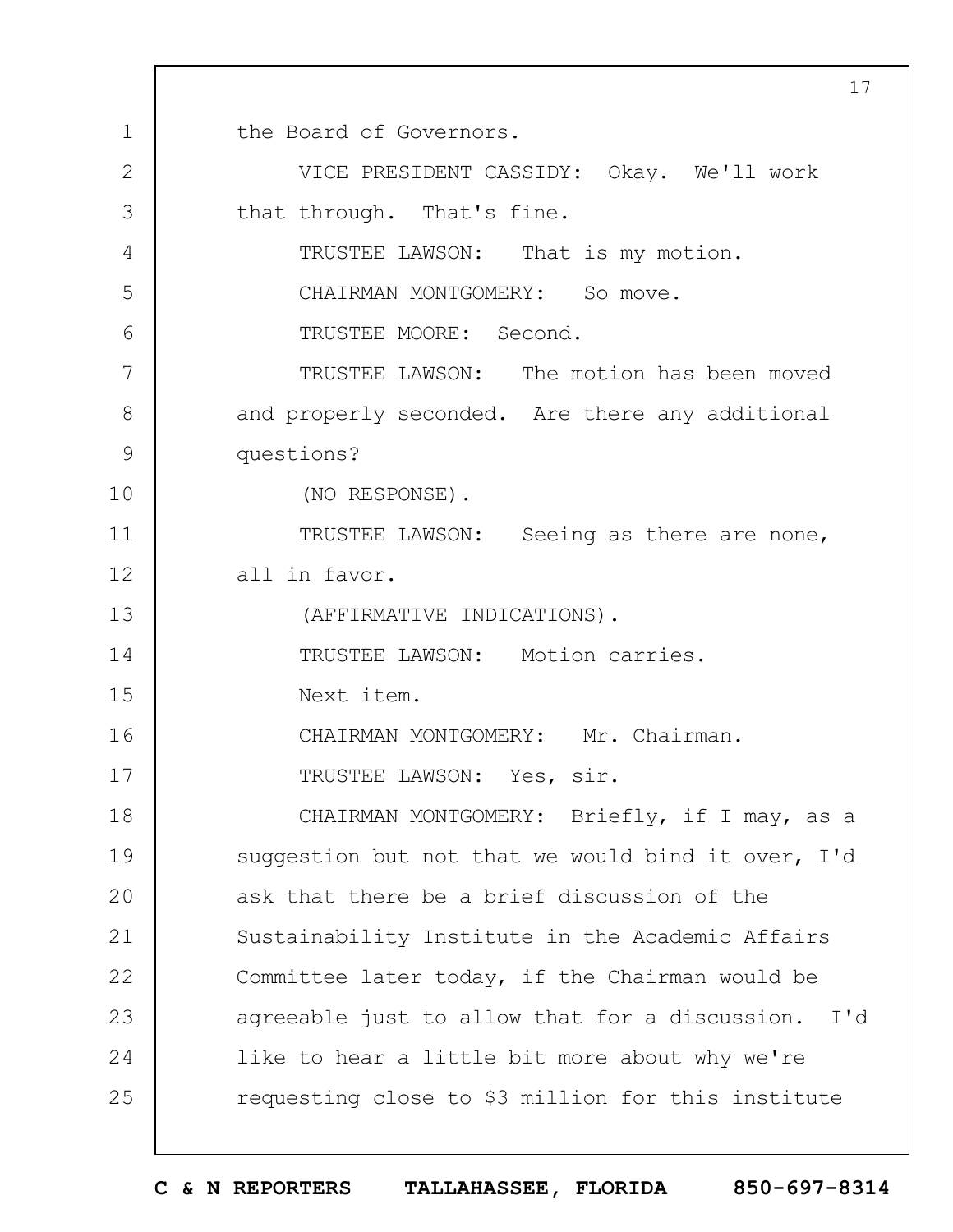and if that is, in fact, in line with where we are with regard to academic priorities. So if the Chairman would be agreeable to that, that committee, I'd ask that they take that up in the Academic Affairs Committee.

6 7 8 9 10 11 12 TRUSTEE LAWSON: Absolutely. I think that was the purpose for delaying, to give us all enough time to digest. Again, on the surface these recommendations seem to be on target, but I want to take some time to digest them so that we all understand what we're proposing to the Board of Governors. So thank you, Mr. Chair.

13 14 15 16 17 Mr. Cassidy, thank you for that explanation. Our next item is an update on the timing of the revised 2015/2016 athletic budget. Mr. Cassidy, please proceed with the update on the athletic budget.

18 19  $20$ 21 22 VICE PRESIDENT CASSIDY: I'm looking around the audience. I was hoping that Sharon Lettman-Hicks, who was the director of the search that brought us our new Athletic Director, is in the audience.

23

1

2

3

4

5

(NO RESPONSE).

24 25 VICE PRESIDENT CASSIDY: It appears she's not, so what I'd like to do is briefly introduce to you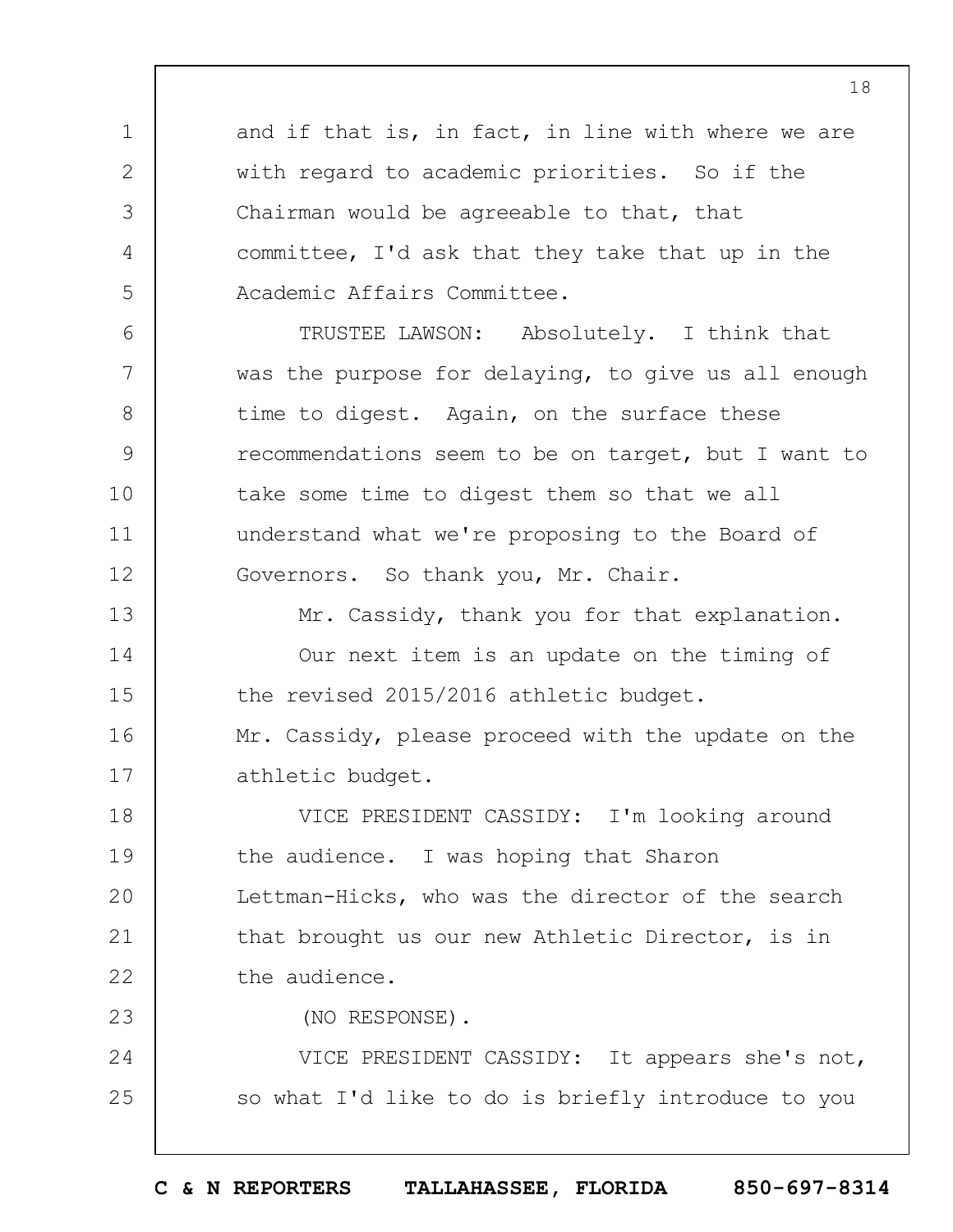1 our new Athletic Director.

2

3

4

5

6

7

8

9

10

11

12

13

14

If I recall correctly, this is day three of your official tenure, and I'd like to introduce -- I'm excited to introduce Milton Overton.

Milton, if you'd step to the microphone there for just a minute. I'm then going to speak on his behalf with regard to this action item, but I thought it would be a good time for you to meet Milton and have him make a brief statement, although he is going to make a statement tomorrow in the general.

ATHLETIC DIRECTOR OVERTON: Well, thank you very much. And Number 1, I'm very pleased to be here and excited to be a Rattler.

15 16 17 18 We actually met with our staff this morning, and one of the things that we use is "family." And that's what I believe in, and I'm proud to be a member of the Rattler nation today.

19  $20$ 21 22 23 This has been a dream come true for me, and I look forward to working for you, on your behalf, 100 percent, and working tirelessly, in fact, to make sure that the Athletic Department represents the institution in the way that it should be.

24 25 TRUSTEE LAWSON: Thank you. On behalf of this committee and of the entire Board, welcome.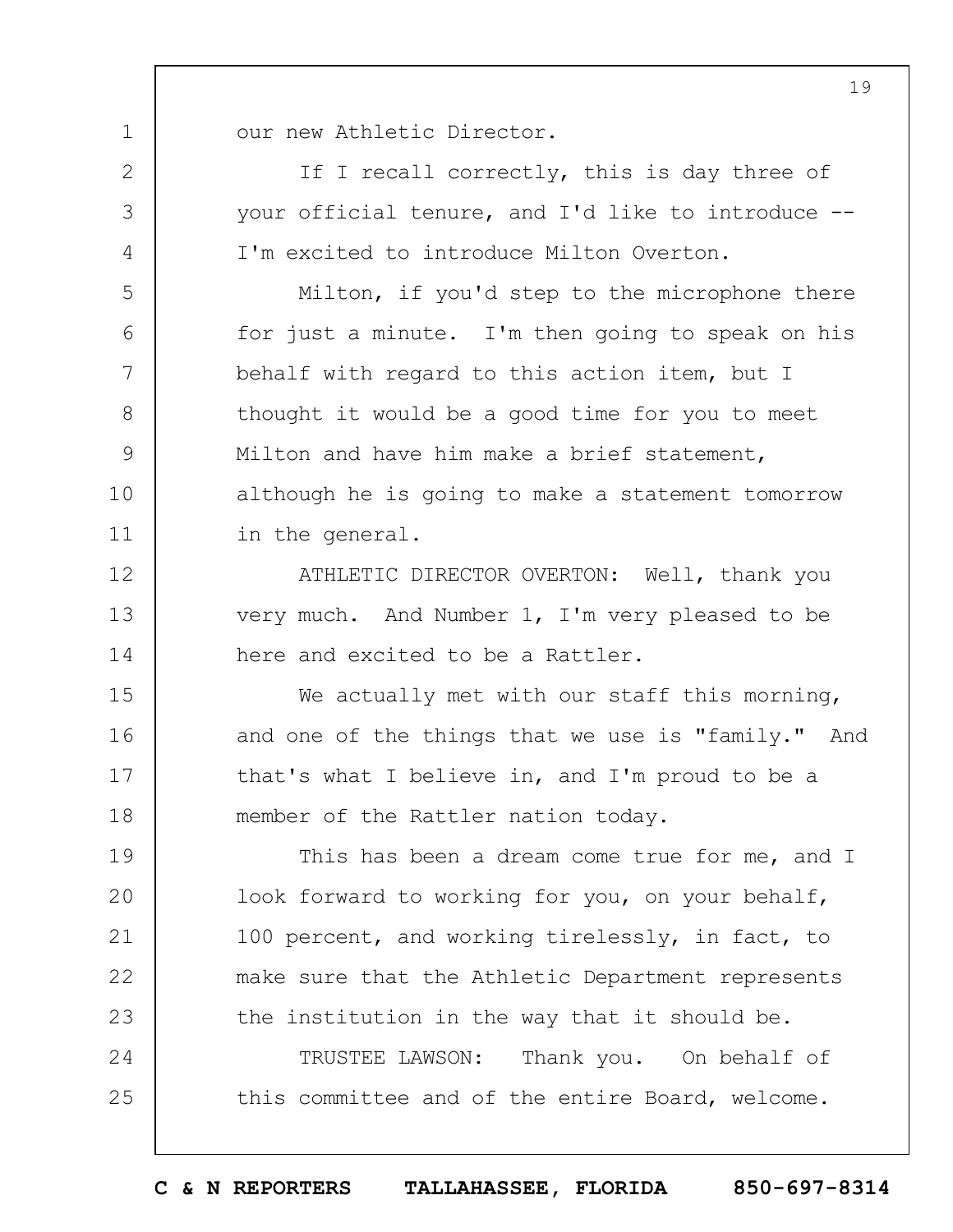We're looking forward to working with you, working closely with you.

1

2

3

4

5

6

7

8

9

10

11

15

16

17

I know you're moving the family here so that's an exciting and challenging time. But, again, we want to welcome you with open arms, and we hope to be looking at you in that spot for a long time to come.

ATHLETIC DIRECTOR OVERTON: Me too.

VICE PRESIDENT CASSIDY: Thank you, Milton.

12 13 14 What I'd like to do is read a document that he and I prepared jointly yesterday and that we put into the agenda. On July 21st of this year, the committee approved the University's operating budget with the knowledge that there would eventually be a proposed revision to the athletic budget once the new Director of Athletics was in place.

18 19  $20$ 21 22 23 24 25 Having arrived on campus Monday, August 3rd, the Athletic Director, Milton, recognized that there's an immediate need to focus on certain efforts with regard to athletic compliance issues and assuring that the fast approaching football season is successful from both a revenue and fan experience perspective. At the same time, he is working to understand the existing budget and,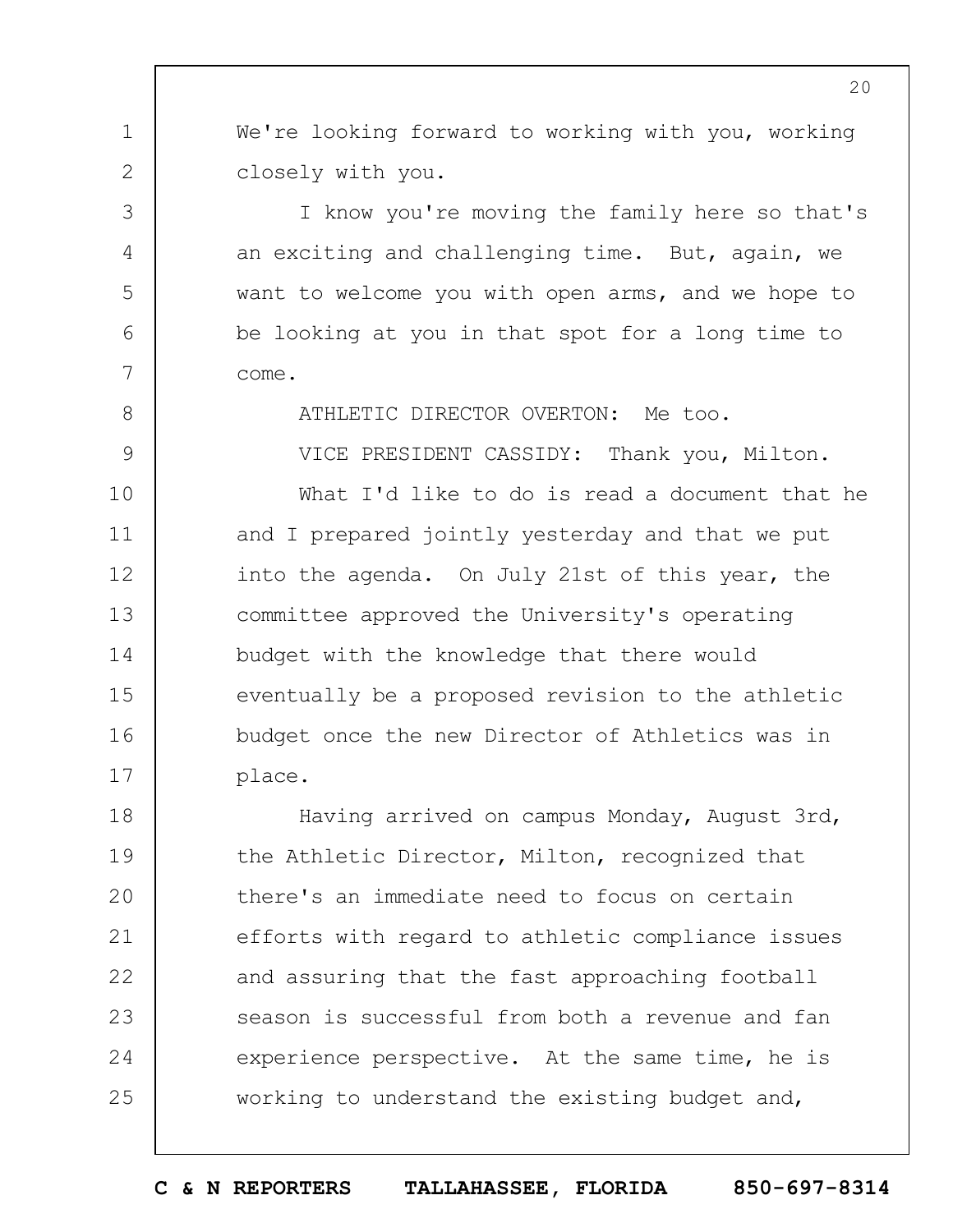also, to uncover reasons why prior budget expectations, especially on the revenue side, were not met.

1

2

3

4 5 6 7 8 9 10 11 12 13 He proposes, and I'm sorry to speak for him as if he weren't here, but he proposes to bring a three-year budget plan in which he is fully confident, to the Board of Trustees, no later than early October so that there can be discussion that would ensue that would allow time for the trustees to develop a message to give to the Board of Governors regarding the budget and deficit-reduction plan at its November meeting, November 5th and 6th.

14 15 16 17 18 19  $20$ 21 22 23 24 25 As you know, the Board of Governors has asked this Board of Trustees to keep them informed about the comfort level and the process that you're going through to be comfortable or not comfortable with our budget and our budget-reduction plan as it relates to athletics. And as I recall, the November 5th and 6th meeting is going to be somewhat of a joint meeting in that we're going to be down there physically and have an opportunity to interact with governors too, as well as delivering some sort of a message from this Board to say where they feel they are on the Athletic's budget.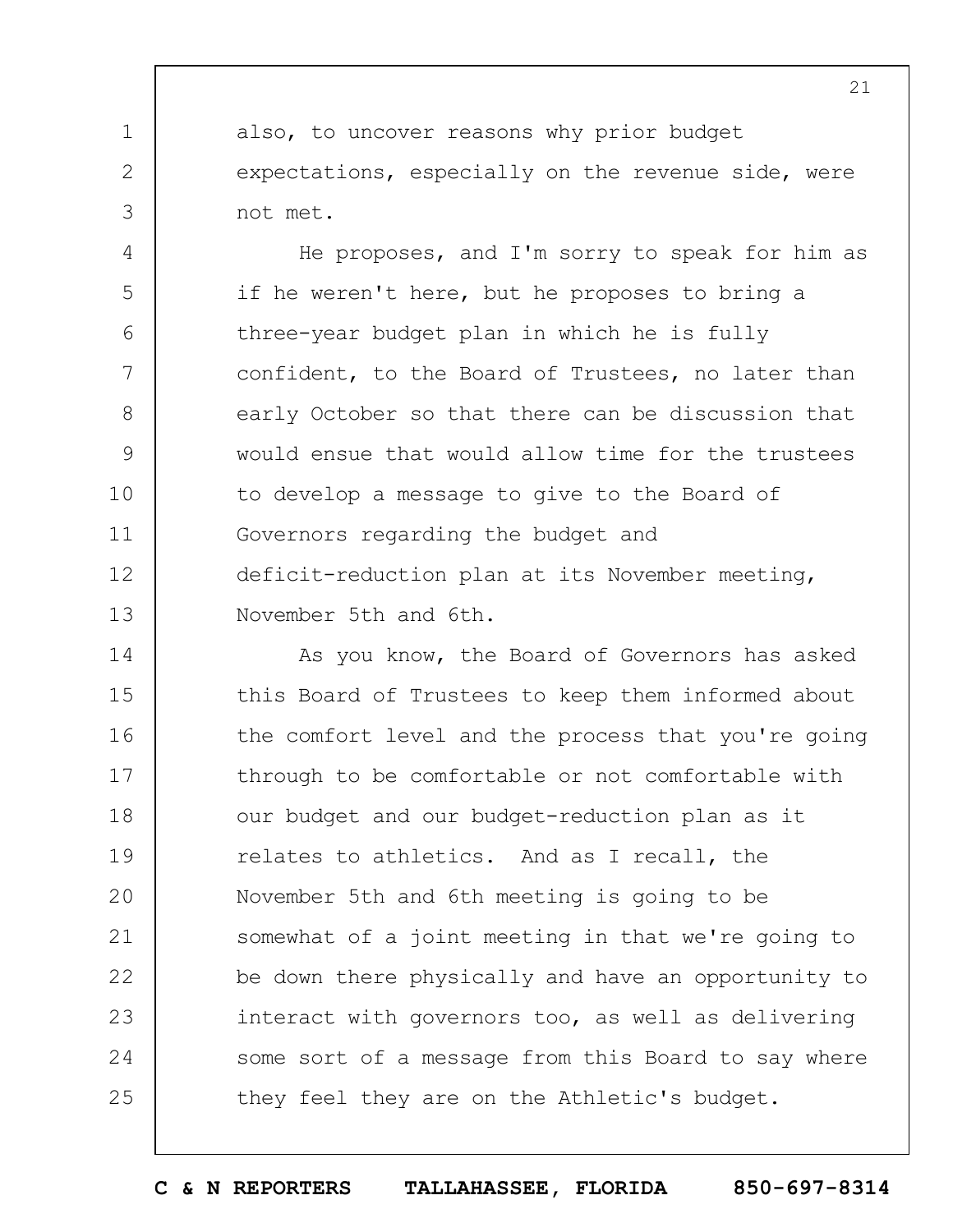1 2 3 4 5 6 7 8 9 10 11 12 13 14 15 16 17 18 19  $20$ 21 22 23 24 25 22 So that's what the Director Milton and I worked on as a document and a request. And I'd be happy to answer any questions that you may have regarding this. TRUSTEE LAWSON: Trustees, are there any questions or comments on the athletic budget update? (NO RESPONSE). TRUSTEE LAWSON: I guess I will start this one off by making a comment first. Hopefully I'm not out of order. But given the fact that our AD got here on campus Monday, after talking this over with Mr. Cassidy, we felt it was just really appropriate to stay with the existing number, allow the new AD an opportunity to assess the situation, assess the personnel, input his fingerprints on the existing plan and come back to us with a plan that has a lot more of his input and understanding of the current situation at the University; therefore, we're going to delay an in-depth discussion until October to give Milton an opportunity to really come back to us with his three-year plan. I've heard some of the ideas. I think you'll be impressed with some of the ideas, but at the same time, with an individual coming on campus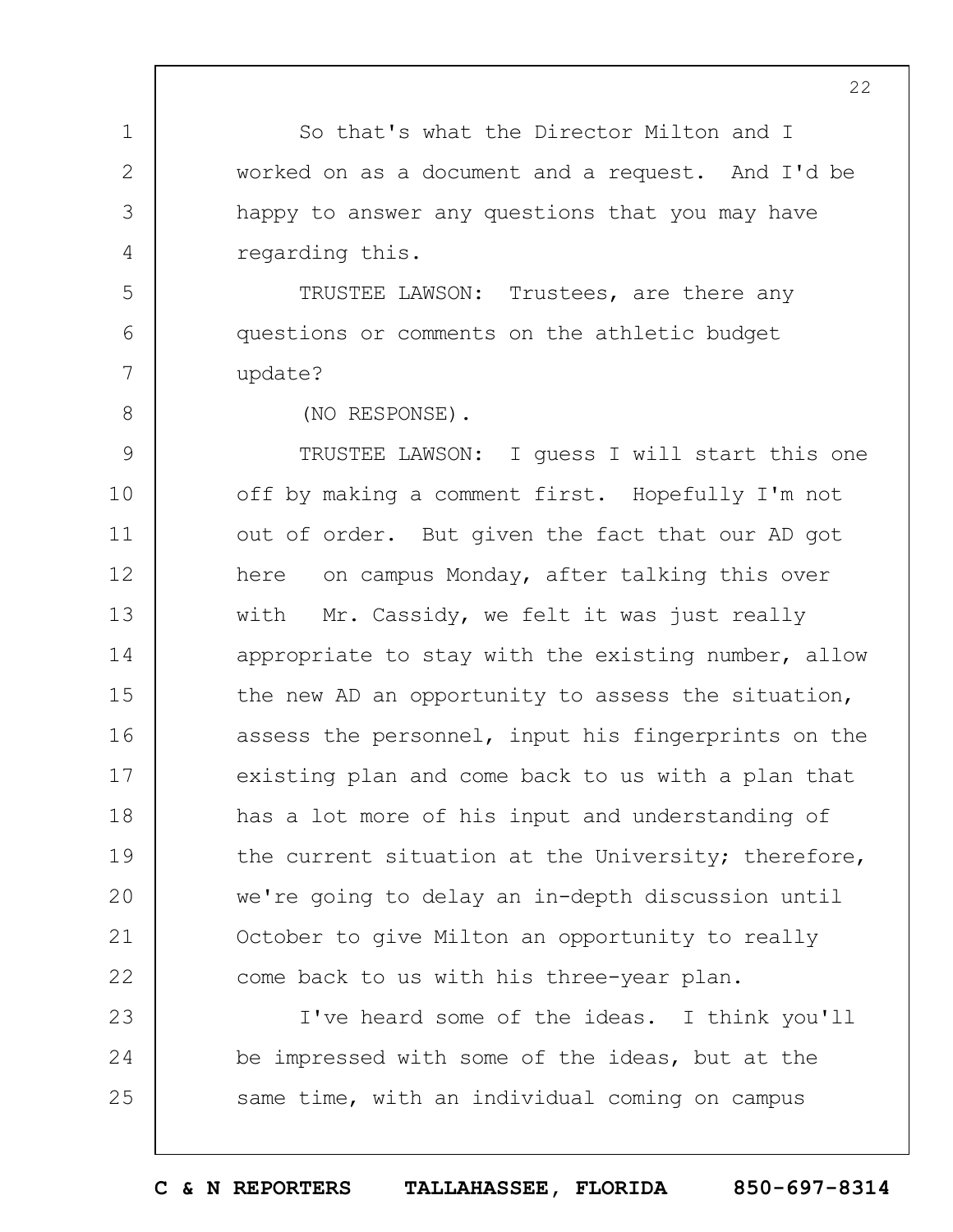Monday, I don't think it's fair or accurate or adequate to expect that we would see, you know, a detailed presentation today on the Athletic Department budget.

But with that being said, I do want to open the floor to entertain any questions or comments, if there are any. And I also want to recognize that Trustee Shannon is on the line. So, Trustee Shannon, please let us know if you have a question as well.

TRUSTEE SHANNON: Will do, thank you.

12 13 14 15 16 TRUSTEE LAWSON: If there are not any questions, can I get a motion to approve -- for approval rather of the updated timeline for revisions of the Athletic Department budget as presented?

TRUSTEE WOODY: So move.

18 TRUSTEE GRABLE: Second.

1

2

3

4

5

6

7

8

9

10

11

17

22

25

19  $20$ 21 TRUSTEE LAWSON: The motion has been moved and properly seconded. Are there any questions? (NO RESPONSE).

TRUSTEE LAWSON: All those in favor.

23 (AFFIRMATIVE INDICATIONS).

24 TRUSTEE LAWSON: The motion carries.

If there is no further business for this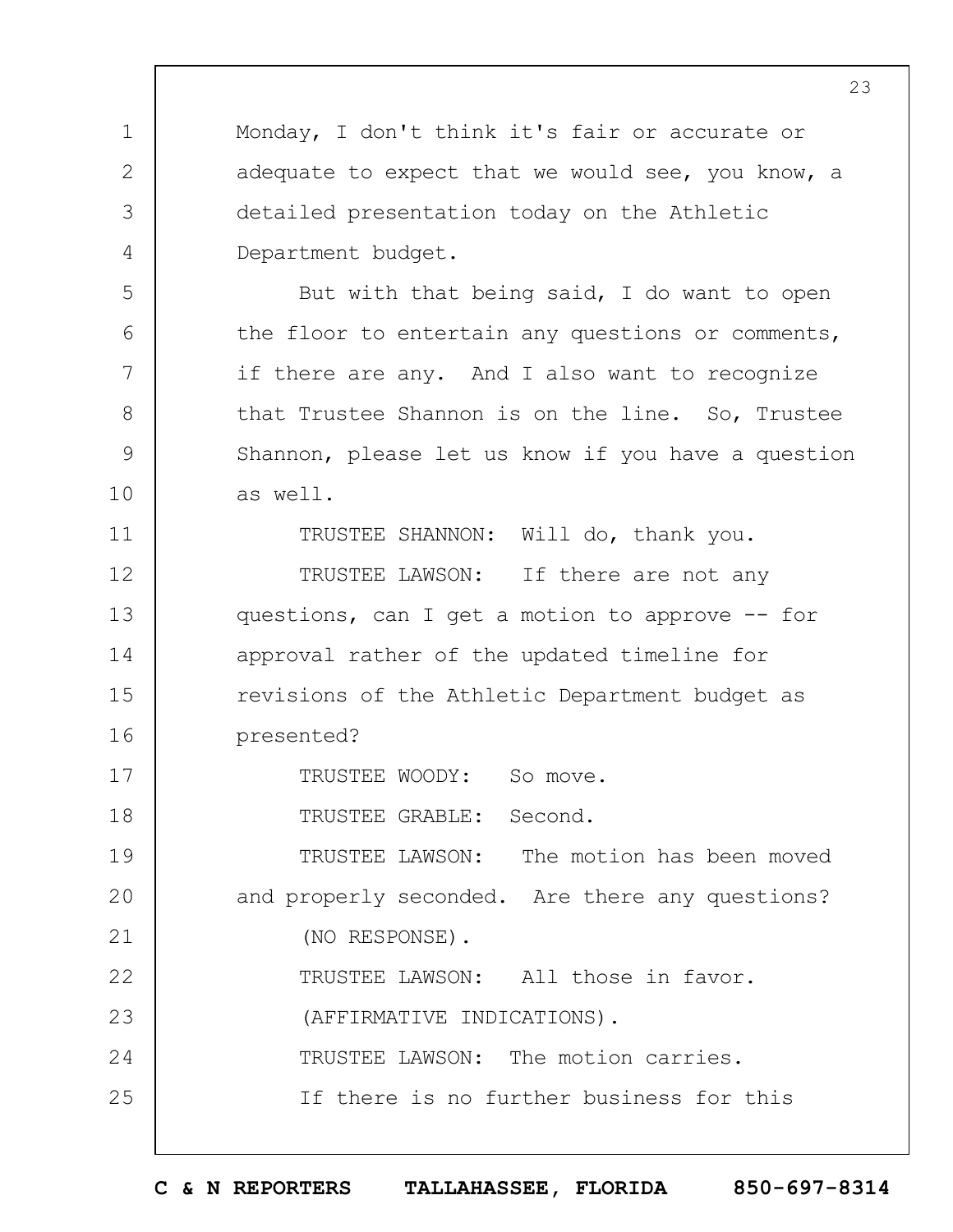committee -- however, I do want to make one statement before we adjourn. And, Mr. Cassidy, please clarify. What's the expected timing of receiving the revised DSO budget -- the revised Foundation budget, excuse me?

1

2

3

4

5

6

7

8

9

10

11

12

13

25

VICE PRESIDENT CASSIDY: My conversations with representatives of the Foundation is that there's a tentative -- it's tentatively scheduled for them to meet on August 20th to approve their budget, which is within the time frame that -- legislatively they're required to approve a budget by August 31st. So it's my understanding that they're going to meet on the 20th; is that right.

14 15 16 17 18 TRUSTEE LAWSON: Okay. So we'll just need to coordinate that discussion with our Board liaison because be will need to do a noticed meeting to review the legislative proposals as well as the Foundation's budget at that time.

19  $20$ 21 22 23 24 VICE PRESIDENT CASSIDY: Yeah, I agree. And I think what we'd do is as soon as they notice their meeting, then we have to go on the assumption that it will take place, and then we can notice ours for a day or two later, or whatever is convenient with the Board.

TRUSTEE LAWSON: Okay. Great.

**C & N REPORTERS TALLAHASSEE, FLORIDA 850-697-8314**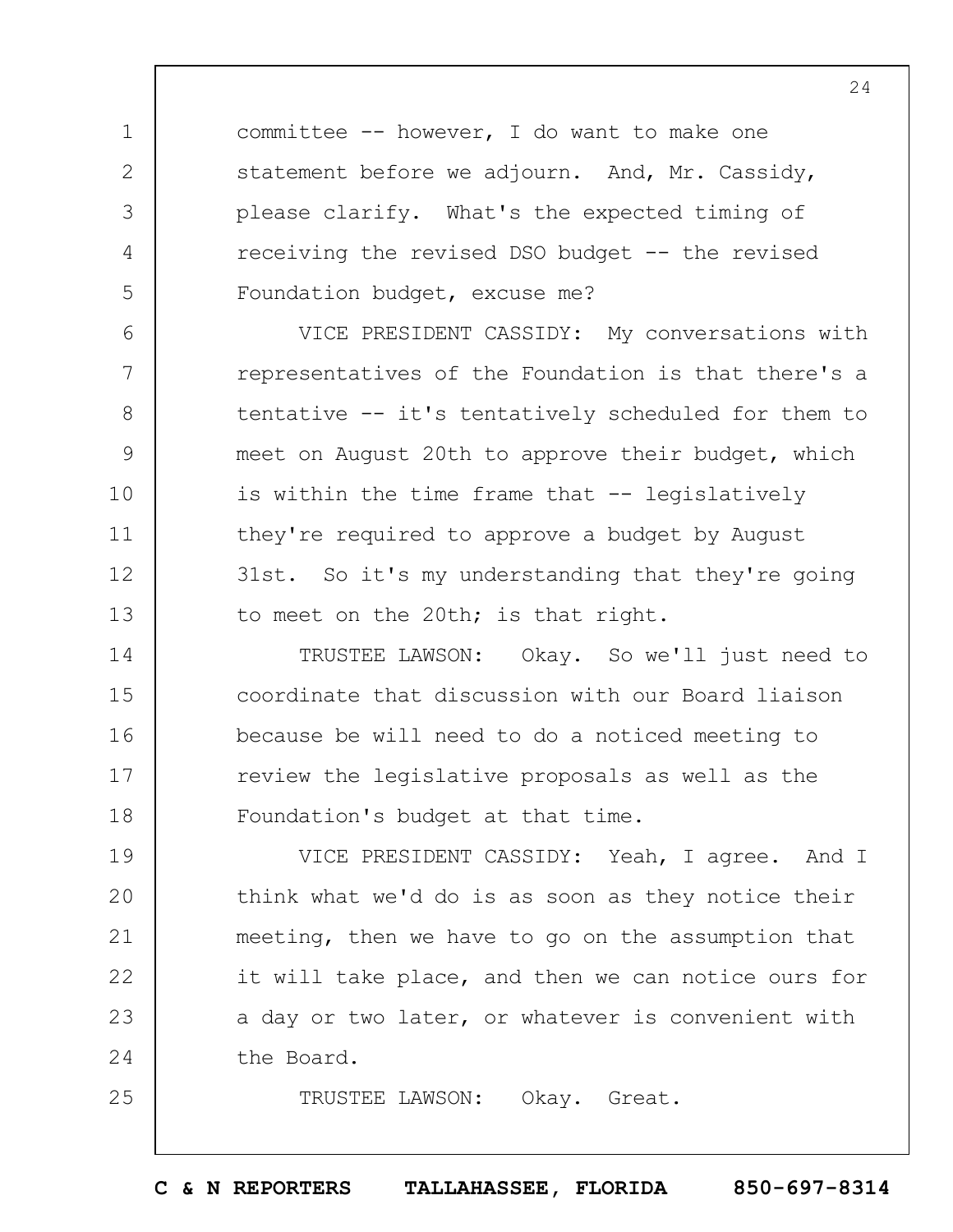1 2 3 4 5 6 7 8 9 10 11 12 13 14 15 16 17 18 19  $20$ 21 22 CHAIRMAN MONTGOMERY: Mr. Chairman. TRUSTEE LAWSON: Yes. CHAIRMAN MONTGOMERY: If I may. TRUSTEE LAWSON: Yes. CHAIRMAN MONTGOMERY: I support, obviously, and I voted in favor of moving this along. I agree with where you were, with regard to the new Athletic Director. I did want to bring to the Committee's attention, for those who were not in attendance at the last Board of Governors' meeting, that there were questions and concerns about portions of our Athletic budget. And so I believe there may have been an understanding that there would be some anticipated or potential changes to the budget, and so for us to go back a month from now and present the same budget, I'm just curious as to how the team plans to go back to the Board of Governors with the same budget after they had questions about where we were before. So if you could share with us what that strategy would be, or whomever Doctor Mangum --VICE PRESIDENT CASSIDY: Yeah, I think from my

25

23 24 25 perspective, it's our goal to take what you've approved today and the logic behind it and take it through Board of Governors' staff first and then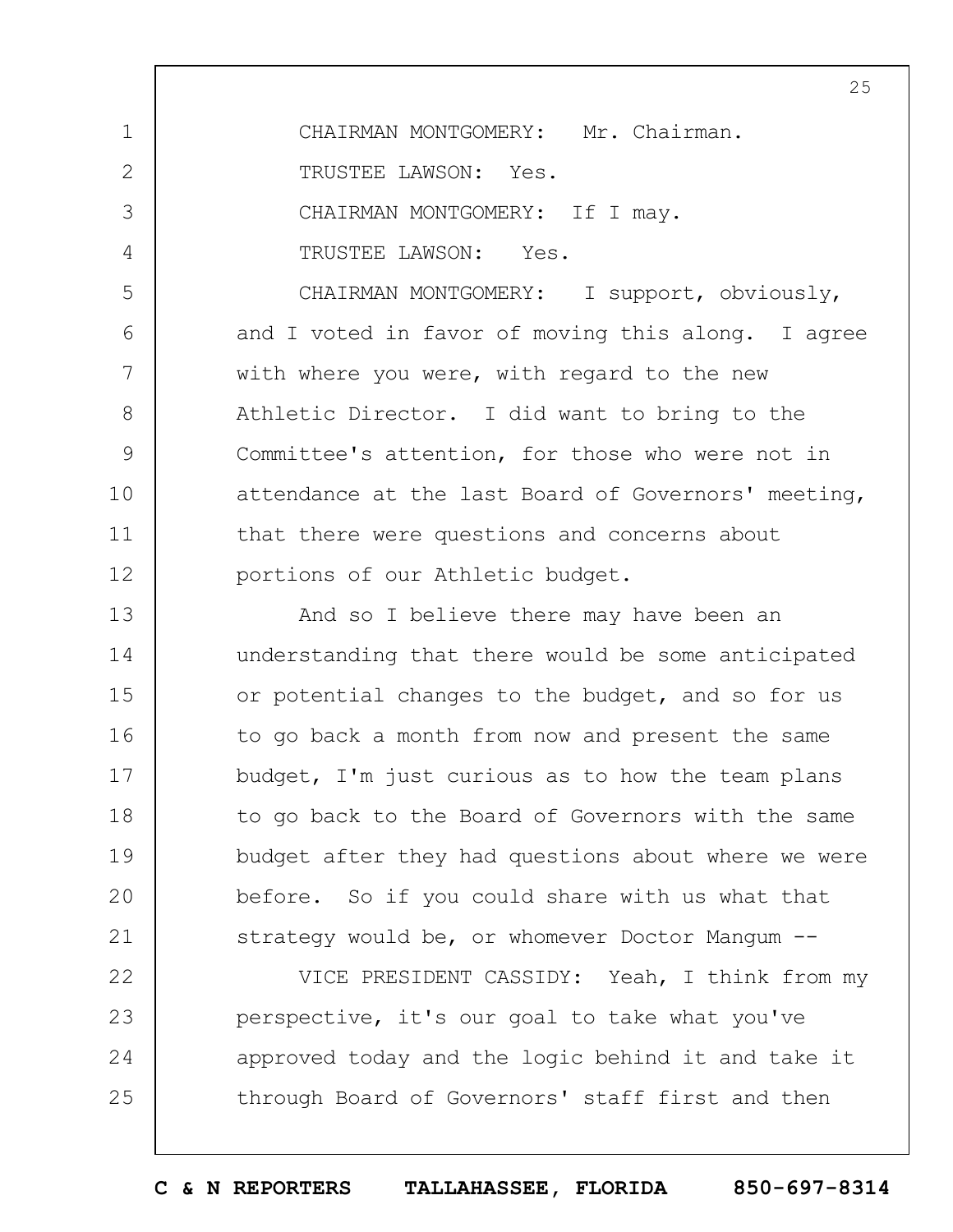1

2

3

4

5

6

7

8

9

ask them how they'd like us to present it.

I think just as we feel this is a reasonable course of action, I'm hopeful that they will be able  $--$  what I  $--$  and I agree with what you said, but what I heard from them is that they want a plan. And if we tell them that we believe realistically you can have a better plan in November than you can have in September, hopefully they'll go along with that thought process.

10 11 12 13 14 15 16 17 18 19 CHAIRMAN MONTGOMERY: Just as a brief followup, I'd ask that before the meeting that we have conversations with the Chairman, and if he deems so, with members of the  $--$  with me in my capacity as Board Chair, but also with the Budget Chair and other members of the committee so that folks are comfortable; that while we did approve to move this along, that our presentation at the meeting in September will be one that at least will pass muster.

 $20$ VICE PRESIDENT CASSIDY: Right.

21 22 CHAIRMAN MONTGOMERY: Or that will be postponed until the next meeting.

23 24 25 VICE PRESIDENT CASSIDY: We'll start having those conversations with BOG staff tomorrow, and I'll keep you informed.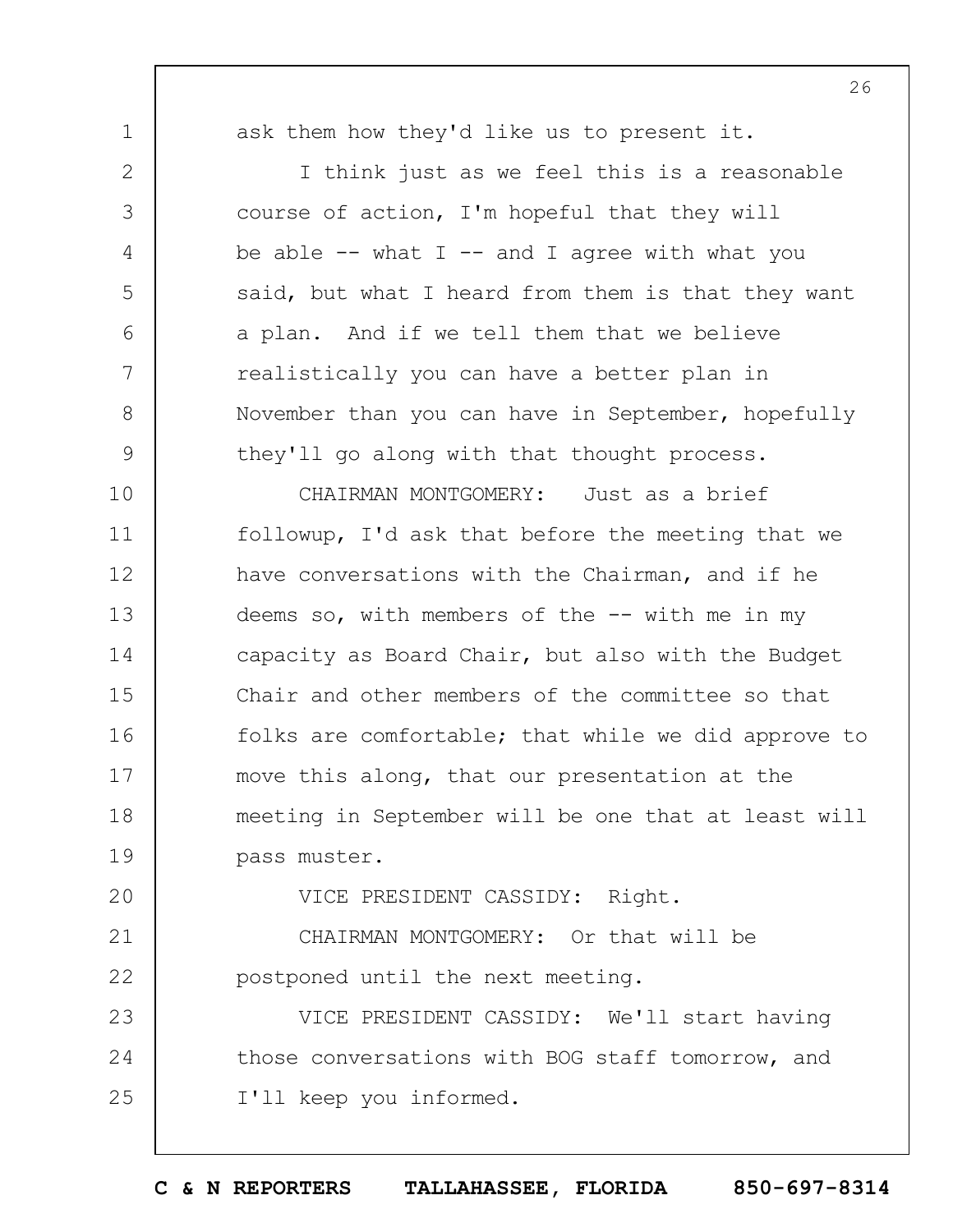CHAIRMAN MONTGOMERY: Thank you. Thank you, Mr. Chairman. TRUSTEE LAWSON: Mr. Chair, any other questions? (NO RESPONSE). TRUSTEE LAWSON: Okay. If there is no other business before this committee, this meeting is adjourned. (WHEREUPON, THE BUDGET AND FINANCE COMMITTEE MEETING WAS ADJOURNED). \* \* \* \*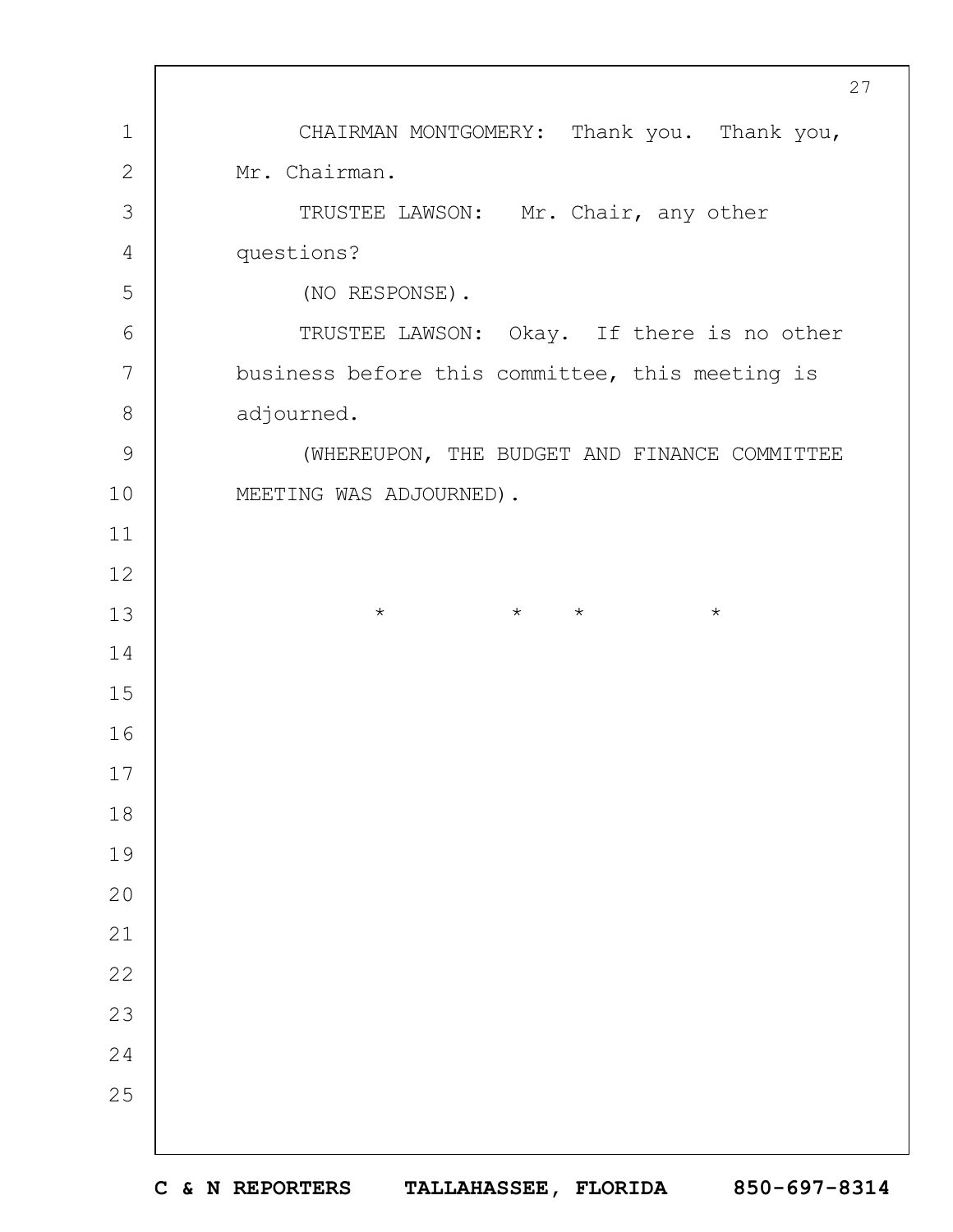|               | 28                                                                                                       |
|---------------|----------------------------------------------------------------------------------------------------------|
| 1             | CERTIFICATE                                                                                              |
| $\mathbf{2}$  |                                                                                                          |
| 3             | STATE OF FLORIDA<br>COUNTY OF LEON                                                                       |
| 4             |                                                                                                          |
| 5             | I, NANCY S. METZKE, RPR, FPR, certify that I<br>was authorized to and did stenographically report the    |
| 6             | foregoing proceedings and that the transcript is a true<br>and complete record of my stenographic notes. |
| 7             | DATED this 5th day of September, 2015.                                                                   |
| 8             |                                                                                                          |
| $\mathcal{G}$ |                                                                                                          |
| 10            |                                                                                                          |
| 11            | NANCY S. METZKE, RPR, FPR<br>Court Reporter                                                              |
| 12            |                                                                                                          |
| 13            |                                                                                                          |
| 14            |                                                                                                          |
| 15            |                                                                                                          |
| 16            |                                                                                                          |
| 17            |                                                                                                          |
| 18            |                                                                                                          |
| 19            |                                                                                                          |
| 20            |                                                                                                          |
| 21            |                                                                                                          |
| 22            |                                                                                                          |
| 23            |                                                                                                          |
| 24            |                                                                                                          |
| 25            |                                                                                                          |
|               |                                                                                                          |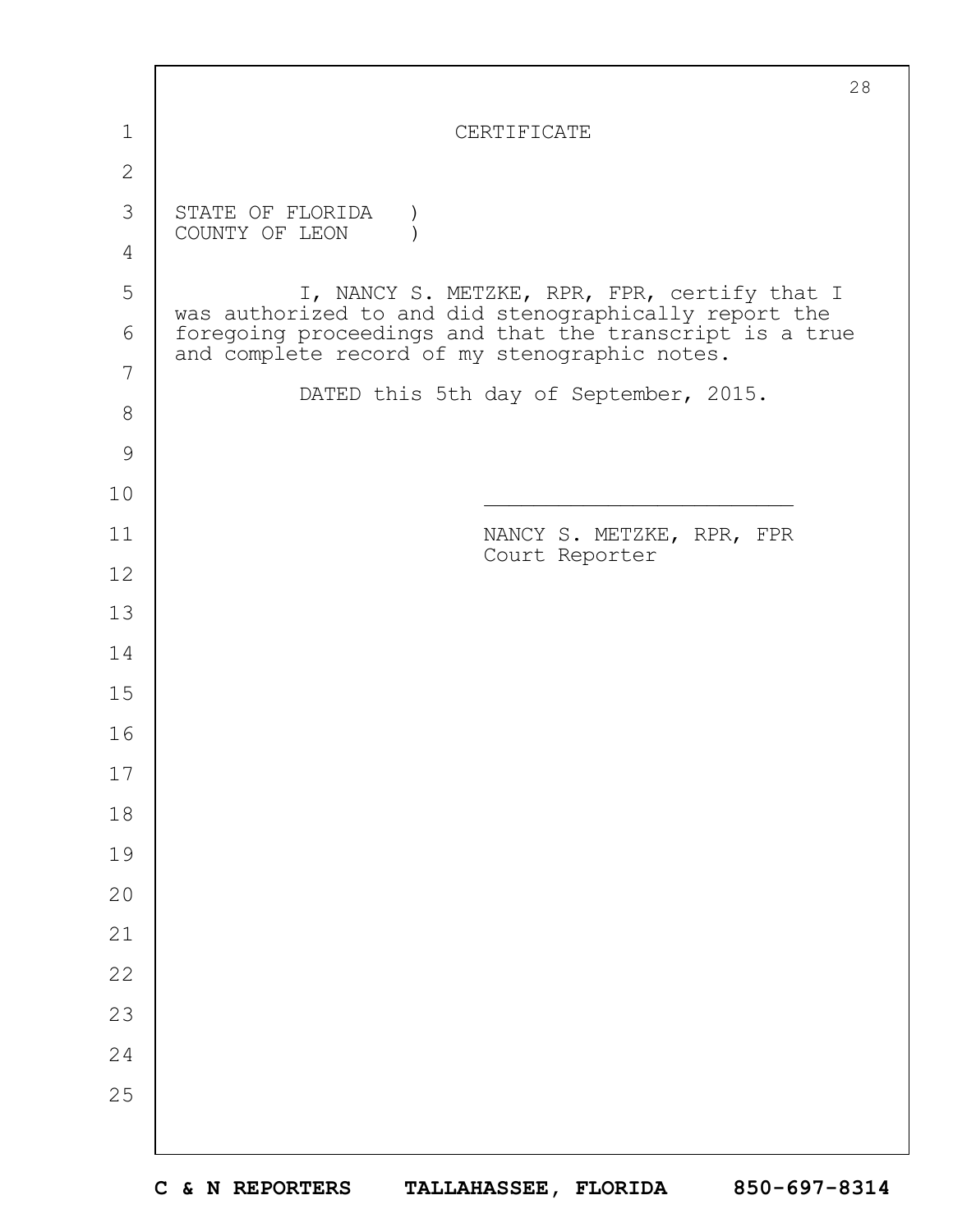| \$                                 | A                             | answer [1] - 22:3             | 12:2                           | Brooksville [1] -                         |
|------------------------------------|-------------------------------|-------------------------------|--------------------------------|-------------------------------------------|
|                                    |                               | anticipated [1] -             | awarded [1] - 7:22             | 4:24                                      |
| \$15,001,513 [2] -                 | abilities $[1] - 8:3$         | 25:14                         | aware [2] - 11:4,              | <b>brought</b> [1] - 18:21                |
| 4:21, 7:17                         | ability [1] - 8:4             | apologize [1] - 3:11          | 15:14                          | <b>BUDGET</b> [3] - 1:3,                  |
| \$2.75 $[1] - 5:1$                 | able [1] - 26:4               | appear [1] - 16:9             |                                | 2:1, 27:9                                 |
| $$3.2836$ [1] - 4:23               | absolutely [1] - 18:6         | apply [4] - 3:25, 4:9,        | B                              | <b>Budget</b> [2] - 2:4,                  |
|                                    | abstain [1] - 16:21           | 26:14<br>4:11, 4:15           |                                |                                           |
| 1                                  | academic $[3] - 5:4$ ,        | approaching [1] -             | baccalaureate [1] -            | budget [34] - 2:25,                       |
|                                    | 7:20, 18:2                    | 20:22                         | 7:21                           | 3:13, 5:17, 6:8, 6:15,                    |
| 1 [2] - 13:20, 19:13               | Academic [3] - 6:24,          | appropriate [2] -             | <b>backup</b> $[1] - 3:2$      | 6:18, 14:2, 14:15,                        |
| 100 $[1] - 19:21$                  | 17:21, 18:5                   | 16:23, 22:14                  | BALLROOM [1] -                 | 16:4, 16:5, 16:22,                        |
| 1:00 [1] - 1:12                    | accurate [1] - 23:1           | approval [17] - 2:24,         | 1:14                           | 18:15, 18:17, 20:14,                      |
| 1:45 $[1] - 1:13$                  | action $[5] - 2:23, 3:1,$     | 3:22, 6:7, 10:1, 10:5,        | <b>based</b> $[1] - 7:25$      | 20:16, 20:25, 21:1,                       |
|                                    | 19:7, 26:3                    | 10:22, 11:2, 11:5,            | <b>basis</b> $[2] - 4:11$ ,    | 21:6, 21:11, 21:18,                       |
| $\boldsymbol{2}$                   | actual $[1] - 12:11$          | 11:8, 12:24, 13:9,            | 15:20                          | 21:25, 22:6, 23:4,                        |
|                                    | AD [2] - 22:11, 22:15         | 13:10, 14:14, 14:17,          | <b>become</b> $[2] - 10:18$ ,  | 23:15, 24:4, 24:5,                        |
| 2015 [2] - 1:11, 28:7              | adding $[1] - 6:25$           | 15:15, 23:14                  | 15:14                          | 24:9, 24:11, 24:18,                       |
| 2015/2016 [1] - 18:15              | <b>addition</b> $[1] - 2:25$  | <b>approve</b> [11] - 3:9,    | becomes [1] - 10:16            | 25:12, 25:15, 25:17,                      |
| $2016/17$ [1] - 2:24               | additional $[2] - 8:5$ ,      | 3:10, 10:13, 12:18,           | <b>begin</b> $[4] - 4:23$ ,    | 25:19                                     |
| 2016/2017 [2] - 6:7,               | 17:8                          | 13:14, 14:12, 15:3,           | 9:11, 13:23, 13:24             | budget-reduction                          |
| 6:15                               | address [1] - 7:5             | 23:13, 24:9, 24:11,           | <b>behalf</b> $[3] - 19:7$ ,   | $[1] - 21:18$                             |
| 20th [2] - 24:9, 24:13             | addressing $[1]$ - 7:18       | 26:16                         | 19:20, 19:24                   | <b>business</b> [2] - 23:25,              |
| $21$ [1] - 5:12                    | adds $[1] - 7:17$             | approved [5] - 10:10,         | behind [1] - 25:24             | 27:7                                      |
| $21st$ [1] - 20:12                 | adequate [1] - 23:2           | 10:11, 11:4, 20:13,           | benefiting $[1] - 5:4$         | $BY$ [1] - 1:17                           |
|                                    | adjourn [1] - 24:2            | 25:24                         | <b>benefits</b> $[1] - 6:2$    |                                           |
| 3                                  | adjourned $[1]$ - $27:8$      | approving $[1]$ - 14:2        | <b>better</b> $[1] - 26:7$     | C                                         |
|                                    | ADJOURNED) [1] -              | April [3] - 11:21,            | <b>BETTYE</b> $[1] - 1:8$      |                                           |
| $3$ [1] - 17:25                    | 27:10                         | 12:1, 13:24                   | between [3] - 7:24,            | campus [6] - 4:25,                        |
| $3093$ [1] - 1:21                  | advocate [2] - 10:16,         | <b>arms</b> $[1] - 20:5$      | 8:16, 15:8                     | 15:20, 20:18, 22:12,                      |
| 31st [1] - 24:12                   | 10:18                         | <b>arrived</b> $[1]$ - 20:18  | $big$ [1] - 5:12               | 22:25                                     |
| 32315-3093 [1] - 1:22              | advocates [1] -               | <b>assess</b> $[2] - 22:15$   | <b>bind</b> $[1]$ - 17:19      | <b>CAMPUS</b> [1] - 1:15                  |
| 3rd [2] - 15:22, 20:18             | 10:17                         | 22:16                         | <b>bit</b> $[2] - 3:17, 17:24$ | campus-by-                                |
|                                    | <b>Affairs</b> $[3] - 6:24$ , | assumption $[1]$ -            | <b>BOARD</b> $[1] - 1:1$       | campus [1] - 15:20                        |
| 4                                  | 17:21, 18:5                   | 24:21                         | <b>board</b> $[1] - 14:13$     | candnreporters.                           |
|                                    | AFFIRMATIVE [2] -             | <b>assuring</b> $[1] - 20:22$ | <b>Board</b> [34] - $3:8$ ,    | com $[1] - 1:23$                          |
| 4 [2] - 7:19, 16:10                | 17:13, 23:23                  | <b>AT</b> $[2] - 1:12, 1:13$  | 3:12, 3:23, 9:25, 10:2,        | capacity [1] - 26:14                      |
| $4.3$ [1] - 4:25                   | afternoon [2] - 2:3,          | <b>ATHLETIC [2] -</b>         | 10:5, 10:8, 10:11,             | carries [2] - 17:14,                      |
| 4th [1] - 15:22                    | 2:22                          | 19:12, 20:8                   | 10:16, 11:1, 11:18,            | 23:24                                     |
|                                    | agenda [3] - 2:23,            | athletic [5] - 18:15,         | 12:10, 12:18, 12:23,           | cases [1] - 5:23                          |
| 5                                  | 3:12, 20:12                   | 18:17, 20:15, 20:21,          | 13:9. 14:19. 14:20.            | Cassidy [11] - 3:4,                       |
|                                    | <b>ago</b> [2] - 14:10, 15:2  | 22:6                          | 15:9, 15:21, 16:24,            | 6:5, 7:4, 11:16, 14:7,                    |
| $5$ [3] - 1:11, 4:22,              | agree [4] - 9:3,              | <b>Athletic [8] - 18:21,</b>  | 17:1, 18:11, 19:25,            | 15:6, 15:12, 18:13,                       |
| 7:20                               | 24:19, 25:6, 26:4             | 19:1, 19:22, 20:19,           | 21:7, 21:10, 21:14,            | 18:16, 22:13, 24:2                        |
| 5th $[3] - 21:13$ ,<br>21:20, 28:7 | agreeable [2] -               | 23:3, 23:15, 25:8,            | 21:15, 21:24, 24:15,           | <b>CASSIDY</b> $[27] - 3:6$ ,             |
|                                    | 17:23, 18:3                   | 25:12                         | 24:24, 25:10, 25:18,           | 7:10, 8:14, 9:5, 10:4,                    |
| 6                                  | <b>agreed</b> [3] - 8:25,     | <b>Athletic's [1] - 21:25</b> | 25:25, 26:14                   | 11:13, 11:19, 12:12,                      |
|                                    | 15:7, 15:8                    | <b>Athletics</b> [1] - 20:16  | <b>Board's</b> $[2] - 3:22$ ,  | 12:16, 13:15, 15:13,                      |
| 697-8314 [1] - 1:22                | agreement [2] -               | athletics $[1] - 21:19$       | 11:8                           | 15:19, 15:25, 16:5,                       |
| 697-8715 [1] - 1:22                | 14:12, 15:2                   | attached $[1] - 4:6$          | <b>body</b> $[3] - 11:10$ ,    | 16:9, 16:13, 16:16,                       |
| 6th $[2] - 21:13$ , 21:20          | <b>allow</b> [4] - 14:19,     | attachments $[1] - 3:1$       | 12:24, 12:25                   | 16:18, 17:2, 18:18,<br>18:24, 20:9, 24:6, |
|                                    | 17:23, 21:9, 22:14            | attendance [1] -              | <b>BOG</b> $[2] - 16:10$       | 24:19, 25:22, 26:20,                      |
| 8                                  | ambassador [1] -              | 25:10                         | 26:24                          | 26:23                                     |
|                                    | 11:11                         | <b>attention</b> $[1] - 25:9$ | <b>BOX</b> $[1]$ - 1:21        | categories $[1] - 3:25$                   |
| 850 $[2] - 1:22$                   | amend [1] - 8:16              | <b>audience</b> [2] - 18:19,  | <b>brief</b> $[3] - 17:20$ ,   |                                           |
|                                    | <b>amounts</b> [1] - 5:18     | 18:22                         | 19:9, 26:10                    | <b>category</b> $[2] - 4:9$ ,<br>4:15     |
| 9                                  | <b>ample</b> [2] - 15:4,      | <b>AUGUST</b> $[1]$ - 1:11    | <b>briefly</b> $[2] - 17:18$ , | <b>certain</b> $[1]$ - 20:20              |
|                                    | 16:24                         | <b>August</b> [3] - 20:18,    | 18:25                          | <b>CERTIFICATE</b> [1] -                  |
| $9$ [1] - 7:21                     | <b>AND</b> [3] - 1:3, 2:1,    | 24:9, 24:11                   | <b>bring</b> $[4] - 10:10$ ,   | 28:1                                      |
|                                    | 27:9                          | <b>authorized</b> [1] - 28:5  | 10:22, 21:5, 25:8              | <b>certify</b> $[1] - 28:5$               |
|                                    |                               | <b>available</b> [2] - 11:22, | <b>broad</b> [1] - 4:17        |                                           |
|                                    |                               |                               |                                |                                           |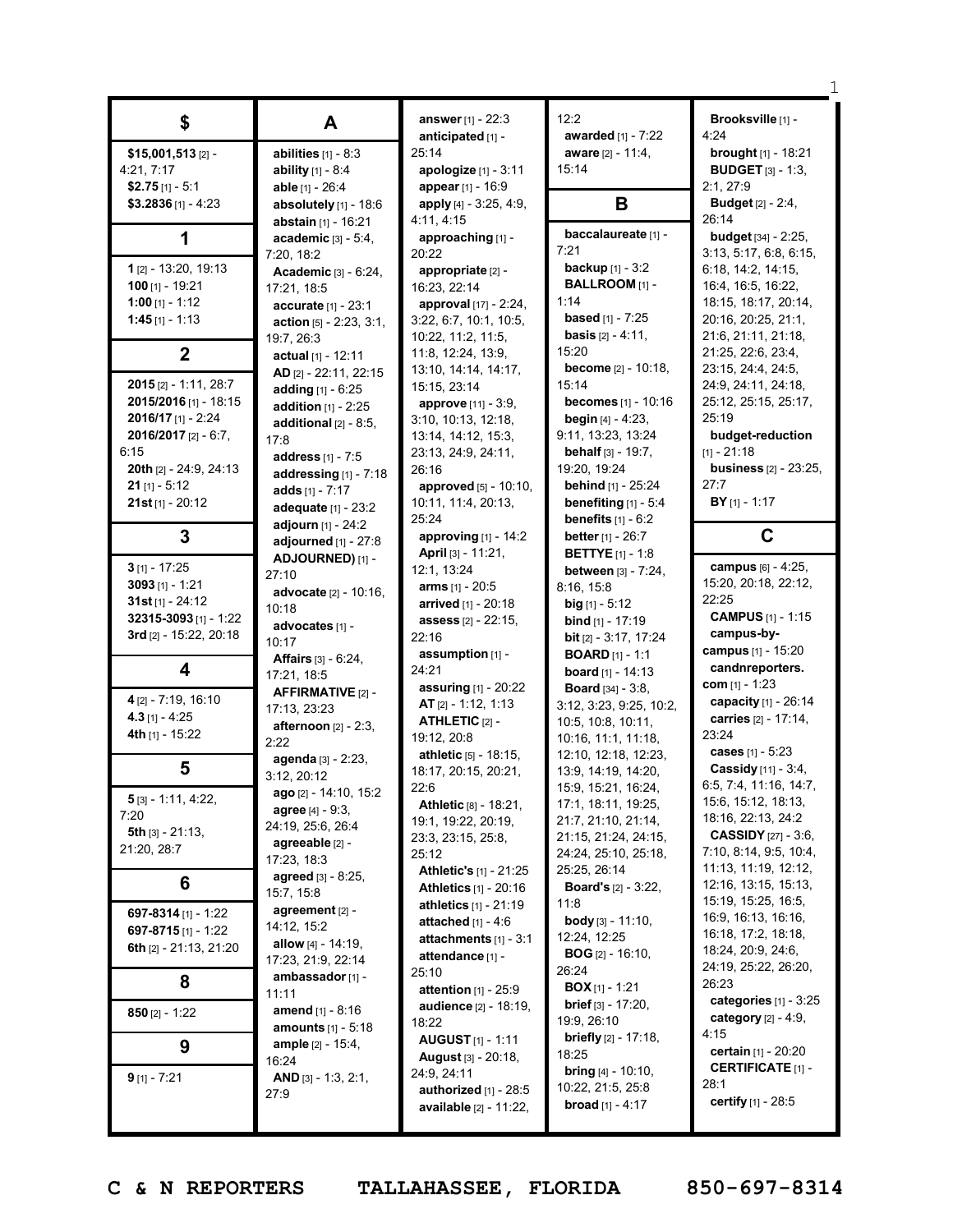|                                 |                                 |                                                     |                                                  | 2                                               |
|---------------------------------|---------------------------------|-----------------------------------------------------|--------------------------------------------------|-------------------------------------------------|
| Chair [7] - 2:20, 9:21,         | 13:25                           | difficulty [1] - 10:14                              | events [1] - 13:25                               | focus $[2] - 4:18$ ,                            |
| 11:14, 18:12, 26:14,            | concerns [1] - 25:11            | digest $[2] - 18.8$ ,                               | eventually [1] -                                 | 20:20                                           |
| 26:15, 27:3                     | <b>CONCLUDED [1] -</b>          | 18:10                                               | 20:15                                            | folks [1] - 26:16                               |
| <b>CHAIR</b> [1] - 1:7          | 1:13                            | digging [1] - 11:24                                 | excess [1] - 7:22                                | <b>follow</b> $[4] - 6:25$ ,                    |
| <b>Chairman</b> $[10] - 6:13$ , | confident [1] - 21:7            | directionally [1] -                                 | excited [2] - 19:4,                              | 11:6, 12:3, 16:6                                |
| 9:14, 12:5, 12:21,              | considered [1] - 8:8            | 15:1                                                | 19:14                                            | <b>follow-up</b> $[2] - 11:6$ ,                 |
| $17:16$ , $17:22$ , $18:3$ ,    | constrain [1] - 15:10           | <b>DIRECTOR</b> $[2]$ -                             | exciting [1] - 20:4                              | 12:3                                            |
| 25:1, 26:12, 27:2               | contingent $[1] - 11:8$         | 19:12, 20:8                                         | excuse [2] - 13:19,                              | followup [4] - 12:5,                            |
| chairman $[1] - 2:6$            | continuing $[1] - 5:2$          | director [1] - 18:20                                | 24:5                                             | 12:7, 16:12, 26:11                              |
| CHAIRMAN [15] -                 | convenient [1] -                | Director [6] - 18:21,                               | existing [3] - 20:25,                            | football [1] - 20:22                            |
| 2:9, 11:15, 12:5, 12:7,         | 24:23                           | 19:1, 20:16, 20:19,                                 | 22:14, 22:17                                     | foregoing [1] - 28:6                            |
| 12:14, 12:20, 17:5,             | conversations [3] -             | 22:1, 25:8                                          | expect [1] - 23:2                                | forget $[1] - 10:15$                            |
| 17:16, 17:18, 25:1,             | 24:6, 26:12, 26:24              | discussed [1] - 15:6                                | expectations [1] -                               | form $[1] - 4:20$                               |
| 25:3, 25:5, 26:10,              | convert $[1] - 4:13$            | discussion [8] -                                    | 21:2                                             | <b>forward</b> $[6] - 8:3$ ,                    |
| 26:21, 27:1                     | coordinate [1] -                | 9:12, 16:22, 16:23,                                 | expected $[1] - 24:3$                            | 9:10, 13:10, 13:22,                             |
| challenging [1] -               | 24:15                           | 17:20, 17:23, 21:8,                                 | experience [1] -                                 | 19:20, 20:1                                     |
| 20:4                            | coordination [1] -              | 22:20, 24:15                                        | 20:24                                            | Foundation [2] -                                |
| chance [1] - 9:1                | 11:9                            | <b>Doctor</b> $[3] - 9:7$ ,                         | explain [1] - 13:19                              | 24:5, 24:7                                      |
| change [1] - 8:4                | correctly [1] - 19:2            | 13:2, 25:21                                         | explanation [1] -                                | Foundation's [1] -                              |
| changes $[1] - 25:15$           | Counsel [1] - 16:2              | document $[22] - 3:2$ ,                             | 18:13                                            | 24:18                                           |
| check $[2] - 16:1$ ,            | <b>COUNTY</b> [1] - 28:3        | 3:7, 3:15, 3:17, 4:7,                               |                                                  | FPR [3] - 1:17, 28:5,                           |
| 16:19                           | couple [1] - 6:8                | 6:4, 7:16, 8:6, 8:16,                               | F                                                | 28:11                                           |
| choose $[1] - 3.8$              | course [4] - 6:20,              | 8:20, 8:23, 10:9,                                   |                                                  | frame $[2] - 13:25$ ,                           |
| clarify $[2] - 15:12$ ,         | 7:2, 7:5, 26:3                  | 10:10, 10:12, 11:18,                                | fact [4] - 3:18, 18:1,                           | 24:10                                           |
| 24:3                            | <b>COURT</b> $[1] - 1:17$       | 12:1, 12:9, 12:11,                                  | 19:21, 22:11                                     | full $[1]$ - 2:24                               |
| close $[1] - 17:25$             | Court [1] - 28:11               | 15:3, 20:10, 22:2                                   | factors [1] - 14:3                               | fully [2] - 11:4, 21:6                          |
| closely $[1]$ - 20:2            | cross $[1] - 5:3$               | documentation [1] -                                 | faculty [4] - 7:1, 7:5,                          | functional $[1] - 5:3$                          |
| codified [1] - 10:7             | crossover $[1]$ - $7:23$        | 8:10                                                | 8:7                                              | <b>funding</b> $[5] - 4:3$ ,                    |
| comfort [2] - 8:10,             | curious [1] - 25:17             | documents $[2]$ -                                   | fair $[1] - 23:1$                                | 7:24, 7:25, 8:5, 10:19                          |
| 21:16                           | current [4] - 7:25,             | 12:22, 13:9                                         | family [2] - 19:16,                              | funds $[3] - 5.6, 5.19,$                        |
|                                 |                                 |                                                     |                                                  |                                                 |
| comfortable [5] -               |                                 | done [1] - 10:24                                    | 20:3                                             | 8:7                                             |
| 11:2, 14:21, 21:17,             | 8:1, 14:2, 22:19                | double [1] - 16:19                                  | <b>FAMU</b> $[1] - 1:15$                         | future [2] - 7:24,                              |
| 26:16                           | D                               | down [1] - 21:22                                    | fan [1] - 20:23                                  | 13:12                                           |
| coming [1] - 22:25              |                                 | draft $[9] - 10:8$ ,                                | far $[2] - 3:20, 9:24$                           |                                                 |
| <b>COMMENCED [1] -</b>          | Darlene [1] - 2:5               | 10:12, 10:21, 10:23,                                | fast $[1] - 20:22$                               | G                                               |
| 1:12                            | <b>DATE</b> $[1] - 1:11$        | 11:1, 11:3, 12:11,                                  | favor $[3] - 17:12$ ,                            |                                                 |
| comment [1] - 22:10             | <b>DATED</b> $[1]$ - 28:7       | 12:12, 12:14                                        | 23:22, 25:6                                      | GARCIA <sup>[8]</sup> - 2:6,                    |
| comments [9] - 3:23,            | days [1] - 10:25                | dream [1] - 19:19                                   | <b>FAX</b> [1] - 1:22                            | 2:8, 2:10, 2:12, 2:14,                          |
| 6:6, 6:9, 6:10, 9:17,           | <b>deadline</b> [2] - 3:20,     | $DSO$ [3] - 14:15,                                  | feedback [2] - 12:15,                            | 2:16, 2:18, 2:20                                |
| 10:21, 10:24, 22:6,             | 11:25                           | 16:22, 24:4                                         | 12:17                                            | General [1] - 16:1                              |
| 23:6                            | dealing [1] - 10:24             | due $[1] - 15:9$                                    | felt [1] - 22:13                                 | general [1] - 19:11                             |
| Committee $[4] - 2:4$ ,         | deems $[1] - 26:13$             |                                                     | few [2] - 10:25, 14:16                           | given [3] - 10:25,                              |
| 6:24, 17:22, 18:5               | defer $[1]$ - 14:13             | Е                                                   | filling $[1]$ - 12:2                             | 12:17, 22:11                                    |
| <b>COMMITTEE</b> $[4]$ -        | deficit [1] - 21:12             |                                                     | <b>final</b> $[2] - 3:20, 15:15$                 | goal [3] - 3:6, 3:22,                           |
| 1:4, 1:7, 2:1, 27:9             | deficit-reduction [1]           | earliest $[1] - 11:19$                              | <b>FINANCE</b> $[3] - 1:3$                       | 25:23                                           |
| committee [11] -                | 21:12                           | early [2] - 10:8, 21:8                              | 2:1, 27:9                                        | Governors [14] -                                |
| 6:11, 12:22, 13:12,             | degrees [1] - 7:21              | educated [1] - 14:23                                | <b>Finance</b> $[1] - 2:4$                       | 3:24, 9:25, 10:8,                               |
| 14:8, 14:19, 18:4,              | delay [1] - 22:20               | education $[1] - 4:22$                              | <b>financial</b> $[1] - 15:3$                    | 10:16, 11:18, 12:10,                            |
| 19:25, 20:13, 24:1,             | delaying [1] - 18:7             | efficiencies $[1] - 4:6$                            | fine [2] - 12:19, 17:3                           | 12:23, 15:10, 15:22,                            |
| 26:15, 27:7                     | <b>delivering</b> $[1]$ - 21:23 | efforts [1] - 20:21                                 | fingerprints $[1]$ -                             | 17:1, 18:12, 21:11,                             |
| Committee's [1] -               | Department [3] -                | either $[1] - 4:12$                                 | 22:16                                            | 21:14, 25:18                                    |
| 25:9                            | 19:22, 23:4, 23:15              | elements [1] - 7:12                                 | finished $[1] - 14:5$                            | governors [1] -                                 |
| complete $[1] - 28.6$           | depth $[1]$ - 22:20             | end $[3] - 4:7, 5:12,$                              | first $[10] - 2:23$ , $3:14$ ,                   | 21:23                                           |
| compliance [1] -                | detail [1] - 5:9                | 5:20                                                | 4:20, 7:14, 7:16,                                | Governors' [2] -                                |
| 20:21                           | <b>detailed</b> $[1] - 23:3$    | ensue $[1] - 21:9$                                  | 13:20, 14:20, 22:10,                             | 25:10, 25:25                                    |
| component $[1]$ -               | determined [2] -                | entertain $[3] - 5.8$ ,                             | 25:25                                            | <b>GRABLE</b> [7] - 1:8,                        |
| 5:19                            | 8:15, 8:18                      | 6:3,23:6                                            | five [1] - 4:17                                  | 2:11, 6:13, 8:12, 8:24,                         |
| compressed [1] -                | develop [1] - 21:10             | entire [1] - 19:25                                  | floor $[1]$ - 23:6                               | 9:6, 23:18                                      |
| 13:21<br>compression [1] -      | difference $[1] - 9.8$          | especially $[1]$ - 21:2<br>essentially $[1]$ - 5:21 | <b>FLORIDA</b> $[4] - 1:1$ ,<br>1:15, 1:22, 28:3 | <b>Grable</b> $[4] - 2:10$ ,<br>6:12, 8:9, 9:16 |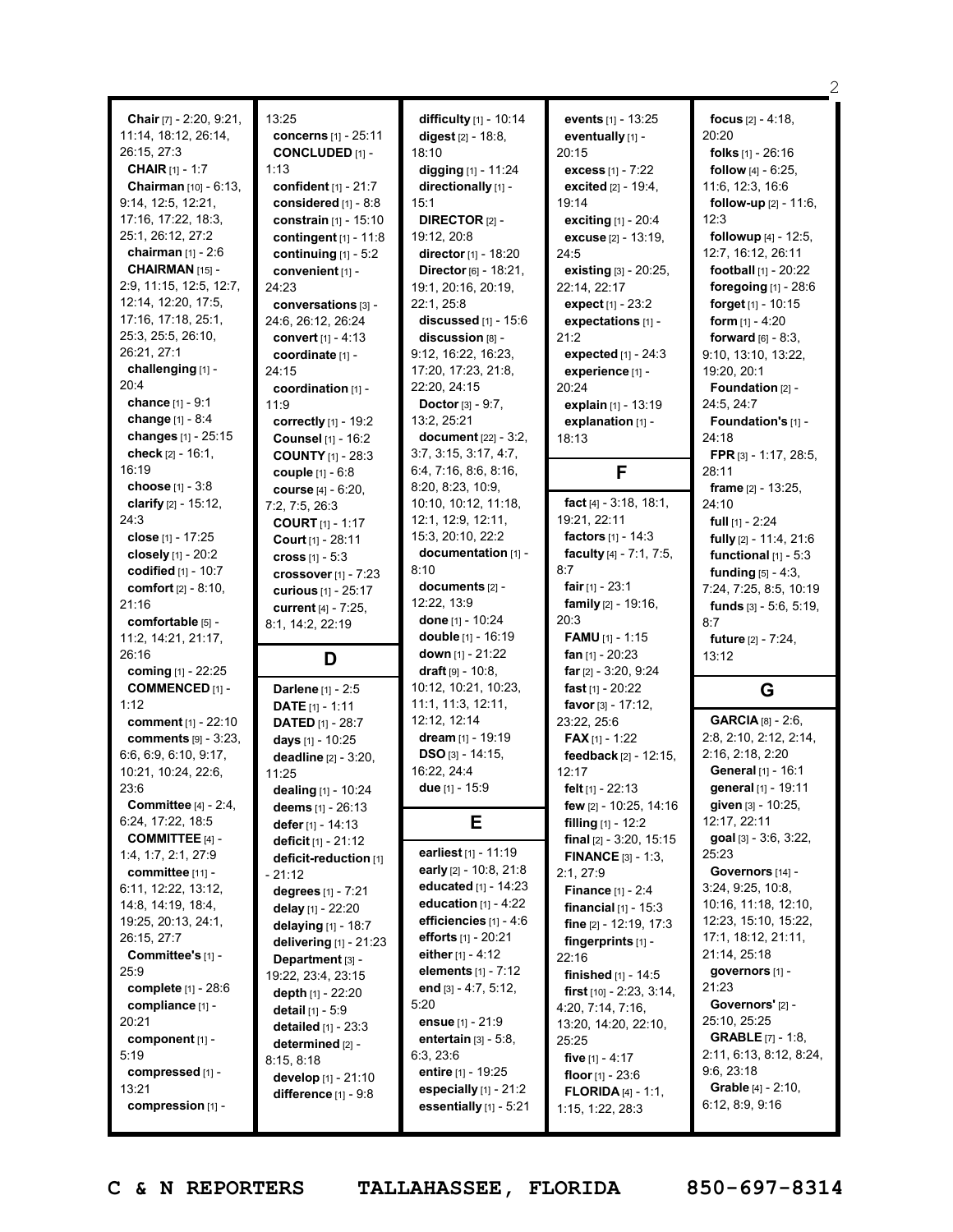| graduation $[1]$ - $7:20$<br><b>GRAND</b> [1] - 1:14<br>great [1] - 24:25<br>guess [1] - 22:9<br>H<br>happy [2] - 5:8, 22:3<br>head $\left[1\right]$ - 15:11<br>heals [1] - 14:1<br>hear $[1] - 17:24$<br>heard $[2] - 22:23$ ,<br>26:5<br>help $[1] - 7:4$<br>Hicks [1] - 18:20<br>hire $[1] - 5:24$<br>hired $[1] - 6:1$<br>hiring $[1] - 8:20$<br>hold $[1] - 6:9$<br>hope $[1] - 20:5$<br>hopeful [1] - 26:3<br>hopefully [2] - 22:10,<br>26:8<br>hoping [1] - 18:19<br>hours [1] - 7:22 | 19:23<br><b>interact</b> $[1] - 21:23$<br>introduce [3] -<br>18:25, 19:3, 19:4<br><b>issue</b> $[2] - 11:3$ ,<br>16:21<br><b>issues</b> $[11] - 4:2, 4:3,$<br>4:8, 4:16, 4:17, 5:17,<br>6:15, 6:23, 7:13, 7:17,<br>20:21<br>item [7] - 2:24, 3:1,<br>14:14, 14:18, 17:15,<br>18:14, 19:7<br><b>items</b> $[6] - 2:23, 3:5,$<br>4:13, 14:21, 14:24,<br>15:1<br>J<br>January [1] - 13:23<br><b>joint</b> $[1]$ - 21:21<br>jointly [1] - 20:11<br>July [1] - 20:12<br>Κ | legislative [8] - 2:25,<br>3:13, 3:18, 6:8, 6:15,<br>6:18, 13:23, 24:17<br>legislatively [1] -<br>24:10<br>Legislature [1] -<br>10:18<br><b>LEON</b> $[1]$ - 28:3<br>Lettman [1] - 18:20<br>Lettman-Hicks [1] -<br>18:20<br>level $[1] - 21:16$<br>liaison [1] - 24:15<br>line [4] - 4:22, 14:21,<br>18:1, 23:8<br>listed [2] - 4:1, 5:17<br>load $[1] - 7:2$<br><b>loads</b> $[1] - 7:6$<br><b>LOCATION</b> $[1]$ - 1:14<br>logic [1] - 25:24<br>look $[3] - 5:12$ ,<br>14:25, 19:20<br>looked [1] - 7:7<br><b>looking</b> [4] - 7:9,<br>18:18, 20:1, 20:6 | 19:5<br>million [5] - 4:22,<br>4:23, 4:25, 5:1, 17:25<br><b>Milton</b> [7] - 19:4,<br>19:5, 19:9, 20:9,<br>20:19, 22:1, 22:21<br>minimum [1] - 12:24<br>minute [1] - 19:6<br>Monday [3] - 20:18,<br>22:12, 23:1<br>money $[1] - 4:1$<br>Montgomery [1] -<br>2:8<br><b>MONTGOMERY</b> [16]<br>$-1:7, 2:9, 11:15, 12:5,$<br>12:7, 12:14, 12:20,<br>17:5, 17:16, 17:18,<br>25:1, 25:3, 25:5,<br>26:10, 26:21, 27:1<br><b>month</b> $[1] - 25:16$<br>Moore [2] - 2:12,<br>9:20<br><b>MOORE</b> $[6] - 1:9$ ,<br>2:13, 9:19, 9:21, 11:6,<br>17:6 | 25:7<br>$next_{[3]} - 17:15$ ,<br>18:14, 26:22<br>NO [7] - 2:15, 2:17,<br>17:10, 18:23, 22:8,<br>23:21, 27:5<br>none $[1] - 17:11$<br><b>nonre</b> $[1] - 4:1$<br>nonrecurring [7] -<br>4:2, 4:8, 4:11, 4:12,<br>4:14, 5:19, 5:22<br>notes [1] - 28:6<br>nothing $[2] - 5:21$ ,<br>16:10<br>notice [6] - 7:15,<br>11:17, 11:20, 16:24,<br>24:20, 24:22<br>noticed [1] - 24:16<br>November [6] - 3:21,<br>8:17, 21:12, 21:13,<br>21:20, 26:8<br>number [3] - 5:22,<br>13:18, 22:14<br><b>Number</b> [2] - 13:20,<br>19:13 |
|----------------------------------------------------------------------------------------------------------------------------------------------------------------------------------------------------------------------------------------------------------------------------------------------------------------------------------------------------------------------------------------------------------------------------------------------------------------------------------------------|----------------------------------------------------------------------------------------------------------------------------------------------------------------------------------------------------------------------------------------------------------------------------------------------------------------------------------------------------------------------------------------------------------------------------------------------------------------------|-------------------------------------------------------------------------------------------------------------------------------------------------------------------------------------------------------------------------------------------------------------------------------------------------------------------------------------------------------------------------------------------------------------------------------------------------------------------------------------------------------------------------------------------------------------|---------------------------------------------------------------------------------------------------------------------------------------------------------------------------------------------------------------------------------------------------------------------------------------------------------------------------------------------------------------------------------------------------------------------------------------------------------------------------------------------------------------------------------------------|--------------------------------------------------------------------------------------------------------------------------------------------------------------------------------------------------------------------------------------------------------------------------------------------------------------------------------------------------------------------------------------------------------------------------------------------------------------------------------------------------------------------------|
|                                                                                                                                                                                                                                                                                                                                                                                                                                                                                              | keep [2] - 21:15,<br>26:25                                                                                                                                                                                                                                                                                                                                                                                                                                           | M                                                                                                                                                                                                                                                                                                                                                                                                                                                                                                                                                           | morning [3] - 15:7,<br>15:14, 19:15                                                                                                                                                                                                                                                                                                                                                                                                                                                                                                         | numbers [3] - 5:14,<br>5:15, 5:22                                                                                                                                                                                                                                                                                                                                                                                                                                                                                        |
| ideas [2] - 22:23,<br>22:24                                                                                                                                                                                                                                                                                                                                                                                                                                                                  | <b>KELVIN</b> [1] - 1:7<br>key [1] - 7:19<br><b>KIMBERLY</b> $[1] - 1:9$                                                                                                                                                                                                                                                                                                                                                                                             | Mangum [3] - 9:7,<br>13:2, 25:21                                                                                                                                                                                                                                                                                                                                                                                                                                                                                                                            | <b>motion</b> $[9] - 13:8$<br>14:9, 16:20, 17:4,<br>17:7, 17:14, 23:13,                                                                                                                                                                                                                                                                                                                                                                                                                                                                     | numerous [1] - 3:1<br>O                                                                                                                                                                                                                                                                                                                                                                                                                                                                                                  |
| immediate [1] -<br>20:20<br>impressed [1] -<br>22:24                                                                                                                                                                                                                                                                                                                                                                                                                                         | <b>kind</b> $[4] - 8:18, 9:11,$<br>10:2, 10:19<br><b>kinds</b> $[1] - 8:3$                                                                                                                                                                                                                                                                                                                                                                                           | <b>MATHIS</b> $[1] - 16:4$<br>mean $[1] - 12:10$<br>meet [3] - 19:8, 24:9,                                                                                                                                                                                                                                                                                                                                                                                                                                                                                  | 23:19, 23:24<br>move $[6] - 9:10$ ,<br>13:10, 14:23, 17:5,                                                                                                                                                                                                                                                                                                                                                                                                                                                                                  | objective [1] - 8:19                                                                                                                                                                                                                                                                                                                                                                                                                                                                                                     |
| improvement [2] -<br>7:19, 8:1<br><b>improving</b> [2] - 4:19,                                                                                                                                                                                                                                                                                                                                                                                                                               | knowledge [2] -<br>11:24, 20:14                                                                                                                                                                                                                                                                                                                                                                                                                                      | 24:13<br>meeting [13] - 14:18,<br>15:23, 16:12, 21:12,<br>21:20, 21:21, 24:16,                                                                                                                                                                                                                                                                                                                                                                                                                                                                              | 23:17, 26:17<br>moved $[3] - 3:19$ ,<br>17:7, 23:19<br>moving [4] - 11:7,                                                                                                                                                                                                                                                                                                                                                                                                                                                                   | <b>obtain</b> $[2] - 8:4$ ,<br>10:19<br>obviously [1] - 25:5<br>October [4] - 3:21,<br>8:17, 21:8, 22:21                                                                                                                                                                                                                                                                                                                                                                                                                 |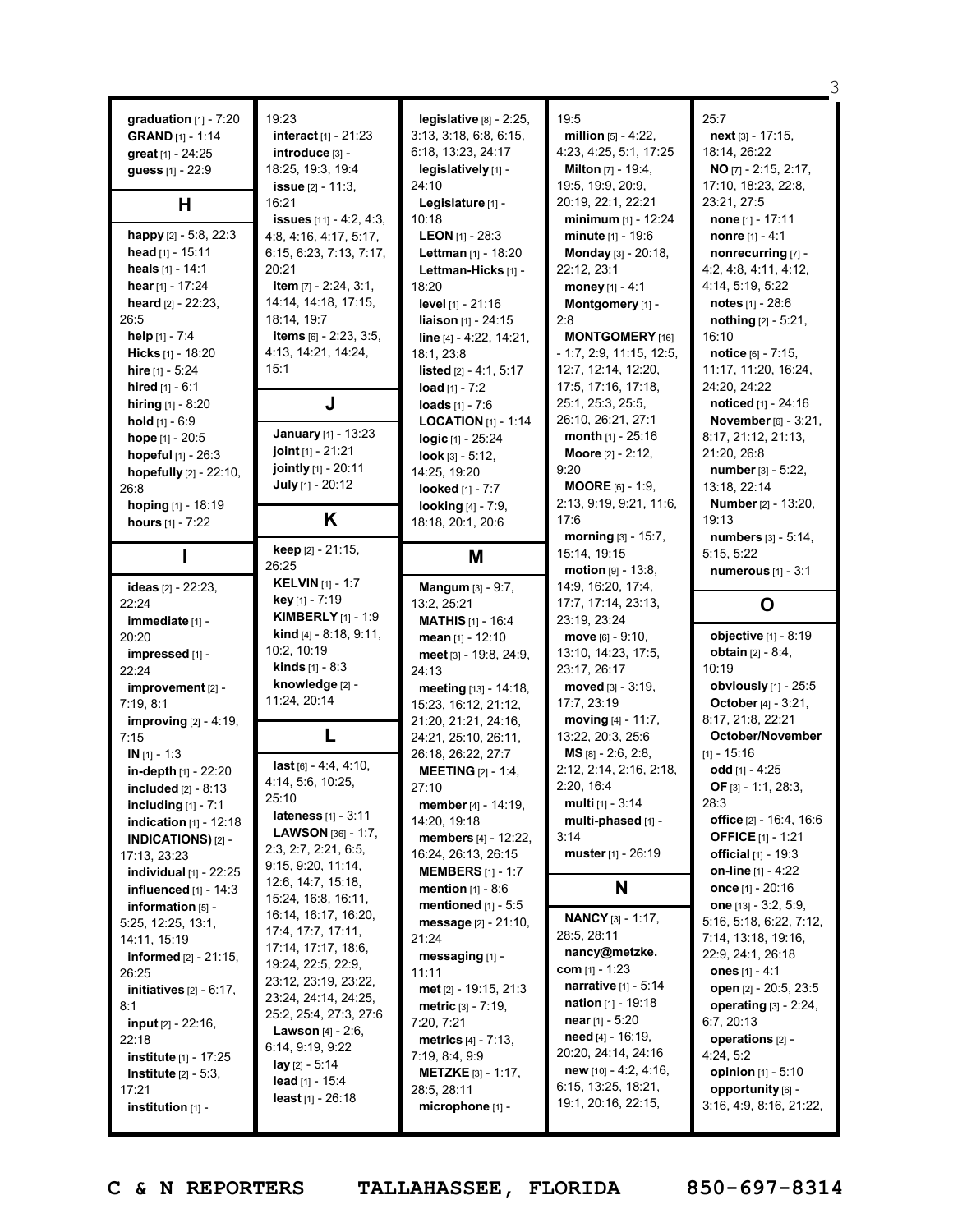|                                |                                                |                                        |                                           | 4                                           |
|--------------------------------|------------------------------------------------|----------------------------------------|-------------------------------------------|---------------------------------------------|
| 22:15, 22:21                   | preference [1] - 13:4                          | 25:19, 27:4                            | 19:22                                     | 8:2, 12:15                                  |
| order $[3] - 2:4, 13:11,$      | prepared $[2] - 14:23$ ,                       | quorum [1] - 2:20                      | request [14] - 2:25,                      | seem [1] - 18:9                             |
| 22:11                          | 20:11                                          |                                        | 3:13, 4:22, 4:23, 4:25,                   | send [2] - 10:12,                           |
| ourselves [1] - 15:11          | <b>present</b> $[7] - 2:7$ ,                   | R                                      | 5:1, 6:2, 6:8, 6:16,                      | 10:21                                       |
| Overton [1] - 19:4             | 2:20, 3:4, 3:7, 3:15,                          |                                        | 6:18, 7:24, 11:23,                        | sense [4] - 3:10,                           |
| <b>OVERTON [2] -</b>           | 25:16, 26:1                                    | rate [4] - 5:16, 5:25,                 | 12:2, 22:2                                | 8:18, 8:22, 13:17                           |
| 19:12, 20:8                    | presentation [2] -                             | 7:20, 7:21                             | requested $[1]$ - 5:24                    | sent [3] - 12:1, 12:23                      |
| overview [1] - 7:18            | 23:3, 26:17                                    | rather [1] - 23:14                     | requesting $[2] - 8:6$ ,                  | separate [1] - 14:18                        |
|                                | presented [3] -                                | Rattler [2] - 19:14,                   | 17:25                                     | September [5] -                             |
| P                              | 15:20, 15:21, 23:16                            | 19:18                                  | requests $[2] - 4:20$ ,                   | 15:22, 16:10, 26:8,                         |
|                                | presenting $[1] - 3:11$                        | RE [1] - 1:3                           | 5:10                                      | 26:18, 28:7                                 |
| $P.M [2] - 1:12, 1:13$         | PRESIDENT [27] -                               | reach [1] - 5:23                       | require [3] - 12:23,                      | sequence [1] - 10:3                         |
| package [1] - 5:12             | 3:6, 7:10, 8:14, 9:5,                          | read [2] - 5:18, 20:10                 | 13:8, 13:10                               | serve [1] - 11:10                           |
| page [1] - 7:16                | 10:4, 11:13, 11:19,                            | realistically [1] -                    | required $[4] - 5:11$ ,                   | <b>session</b> $[3] - 3:19$ ,               |
| pages [2] - 5:13,              | 12:12, 12:16, 13:15,                           | 26:7                                   | 13:4, 13:6, 24:11                         | 13:23, 16:15                                |
| 5:21                           | 15:13, 15:19, 15:25,                           | really [3] - 5:12,                     | respond [1] - 13:16                       | shake [1] - 15:11                           |
| paragraph [1] - 7:18           | 16:5, 16:9, 16:13,                             | 22:13, 22:21                           | response [2] - 11:22,                     | <b>Shannon</b> [2] - 23:8,                  |
| part [1] - 11:11               | 16:16, 16:18, 17:2,                            | <b>reason</b> [1] - 8:21               | 13:5                                      | 23:9                                        |
| pass [1] - 26:19               | 18:18, 18:24, 20:9,                            | reasonable [1] - 26:2                  | RESPONSE)[7] -                            | SHANNON [1] -                               |
| penalize [1] - 16:7            | 24:6, 24:19, 25:22,                            | reasons [1] - 21:1                     | 2:15, 2:17, 17:10,                        | 23:11                                       |
| pending [1] - 10:5             | 26:20, 26:23                                   | receive [2] - 4:3, 5:5                 | 18:23, 22:8, 23:21,                       | share [1] - 25:20                           |
| people [1] - 6:1               | <b>primary</b> $[1] - 4:18$                    | received $[1] - 4:10$                  | 27:5                                      | shared [1] - 12:25                          |
| percent [1] - 19:21            | priorities $[1]$ - 18:2                        | receiving $[1]$ - 24:4                 | rest $[2] - 4:16, 12:3$                   | Sharon [1] - 18:19                          |
| performance [4] -              | <b>priority</b> $[1] - 6:17$                   | recognize $[1]$ - 23:7                 | retention $[1] - 7:15$                    | side $[1] - 21:2$                           |
| 4:3, 5:6, 7:14, 9:9            | proceed $[1] - 18:16$                          | recognized $[2] - 3:4$ ,               | revenue [2] - 20:23,                      | simply $[1] - 13:5$                         |
| personal [1] - 5:10            | proceedings [1] -                              | 20:19                                  | 21:2                                      | site [1] - 4:24                             |
| personnel [1] - 22:16          | 28:6                                           | recommendation [2]                     | review [6] - 12:13,                       | <b>situation</b> $[2] - 22:15$ ,            |
| perspective $[4] - 5:4$ ,      | <b>process</b> $[10] - 3:14$ ,                 | - 6:9, 14:13                           | 12:15, 14:20, 15:5,                       | 22:19                                       |
| 14:8, 20:24, 25:23             | 9:23, 10:2, 10:9,                              | recommendations                        | 16:25, 24:17                              | $\sin$ [1] - 7:20                           |
| phase [1] - 3:14               | 10:20, 11:7, 13:21,                            | [1] - 18:9                             | revised [3] - 18:15,                      | six-year [1] - 7:20                         |
| phased [1] - 3:14              | 13:22, 21:16, 26:9                             | record [1] - 28:6                      | 24:4                                      | somewhat [1] -                              |
| physically $[1]$ - 21:22       | progress [1] - 7:21                            | recurring [3] - 4:13,                  | revision $[1] - 20:15$                    | 21:21                                       |
| place [3] - 8:21,              | properly $[2] - 17:8$ ,                        | 5:19, 5:22                             | <b>revisions</b> $[2] - 3:16$ ,           | soon $[2] - 16:23$ ,                        |
| 20:17, 24:22                   | 23:20                                          | reduction [2] -                        | 23:15                                     | 24:20                                       |
| plan [20] - 6:19, 6:20,        | <b>proposal</b> $[3] - 9:18$ ,<br>15:4, 16:25  | 21:12, 21:18                           | <b>ROBERT</b> $[1] - 1:8$                 | <b>sorry</b> [1] - 21:4                     |
| 6:21, 7:9, 7:14, 7:25,         |                                                | regard [4] - 18:2,                     | roll $[1]$ - 2:5<br>RPR [3] - 1:17, 28:5, | sort $[3] - 7:23, 13:18,$                   |
| 8:7, 8:10, 8:23, 9:4,          | proposals $[1] - 24:17$<br>propose [1] - 12:21 | 19:7, 20:21, 25:7                      | 28:11                                     | 21:24                                       |
| 21:6, 21:12, 21:18,            | proposed [1] - 20:15                           | regarding $[3] - 7:1$ ,<br>21:11, 22:4 | <b>RUFUS</b> [1] - 1:7                    | <b>sounds</b> [1] - 8:8                     |
| 22:17, 22:22, 26:6,<br>26:7    |                                                |                                        |                                           | specific [3] - 7:13,                        |
| plans $[1]$ - 25:17            | proposes [2] - 21:4,<br>21:5                   | related [4] - 5:1,<br>6:25, 7:8, 9:23  | S                                         | 8:6, 8:19                                   |
| pleased [1] - 19:13            | proposing [1] -                                | relates $[2] - 4:8$ ,                  |                                           | specifically [2] -                          |
| point $[4] - 3:21$ ,           | 18:11                                          | 21:19                                  | salary [1] - 6:1                          | 7:13, 14:10                                 |
| 12:16, 12:24, 13:17            | proud [1] - 19:17                              | relevant $[3] - 4:2$ ,                 | <b>saw</b> [1] - 11:25                    | spoken [1] - 13:2<br>spot $[1] - 20:6$      |
| points $[2] - 11:9$ ,          | <b>provide</b> $[1] - 11:18$                   | 4:15, 13:17                            | scheduled [2] -                           |                                             |
| 13:18                          | provided $[2] - 3:3$ ,                         | repetitiveness [1] -                   | 15:21, 24:8                               | staff $[4] - 10:7$ ,<br>19:15, 25:25, 26:24 |
| <b>portion</b> $[1] - 6:2$     | 11:10                                          | 5:13                                   | search [1] - 18:20                        | stage [2] - 3:24,                           |
| portions [1] - 25:12           | <b>Provost</b> $[2] - 6:24$ ,                  | report [4] - 4:5, 5:11,                | season [1] - 20:23                        | 10:23                                       |
| <b>position</b> $[2] - 13:3$ , | 9:2                                            | 28:5                                   | <b>second</b> $[2] - 17:6$ ,              | <b>standpoint</b> $[1] - 15:3$              |
| 13:13                          | purpose [1] - 18:7                             | REPORTED [1] -                         | 23:18                                     | stands $[1] - 11:5$                         |
| positions [1] - 5:24           | put $[5] - 8:18, 9:3,$                         | 1:17                                   | seconded [2] - 17:8,                      | <b>start</b> $[2] - 22:9, 26:23$            |
| <b>possibly</b> $[1]$ - $9:7$  | 13:11, 14:6, 20:11                             | Reporter [1] - 28:11                   | 23:20                                     | <b>STATE</b> $[1]$ - 28:3                   |
| <b>POST</b> $[1]$ - 1:21       |                                                | $REPORTER$ [1] -                       | secondly [1] - 13:21                      | state [1] - 8:24                            |
| <b>posting</b> $[1] - 3:12$    | Q                                              | 1:17                                   | security $[1] - 5:1$                      | statement [6] - 6:21,                       |
| postponed [1] -                |                                                | <b>REPORTERS</b> [1] -                 | see [11] - 3:15, 6:10,                    | 7:1, 9:3, 19:9, 19:10,                      |
| 26:22                          | questions $[16] - 5.8$ ,                       | 1:21                                   | 7:8, 8:20, 9:10, 11:25,                   | 24:2                                        |
| <b>posture</b> [1] - 15:7      | 6:3, 6:6, 6:10, 9:17,                          | reporting $[1] - 5:7$                  | 12:3, 15:11, 16:2,                        | status [1] - 16:3                           |
| potential [1] - 25:15          | 12:8, 14:21, 17:9,                             | representatives [1] -                  | 16:6, 23:2                                | <b>stay</b> [1] - 22:14                     |
| practice [1] - 10:6            | 22:3, 22:6, 23:6,                              | 24:7                                   | seeing [1] - 17:11                        | <b>staying</b> $[1] - 14:12$                |
| predicting $[1] - 8:2$         | 23:13, 23:20, 25:11,                           | represents [1] -                       | <b>seeking</b> [3] - 8:1,                 |                                             |
|                                |                                                |                                        |                                           |                                             |